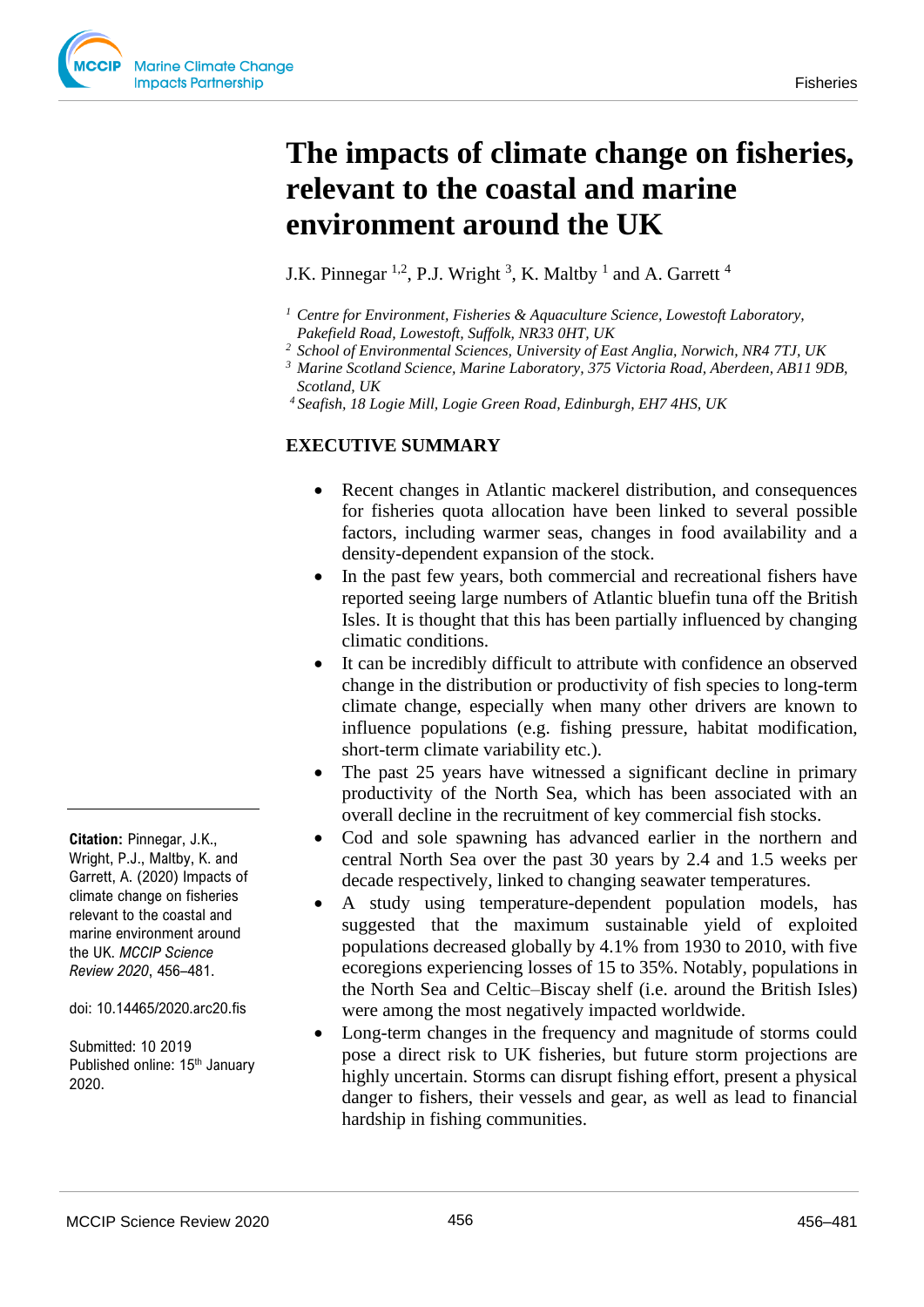

• Major advances have been made regarding the ability to provide future projections for climate change impacts on fish and fisheries. In particular, scientists have started to provide 'forecasts' for some species at the seasonal to decadal time horizon.

## **1. INTRODUCTION**

Fishing remains one of the most important maritime activities in the United Kingdom (UK). In 2017, UK fishing vessels landed 724,000 tonnes of fish and shellfish, accruing a revenue of around £980 million (MMO, 2018). The UK industry now employs around 11,692 fishermen, compared to 12,934 in 2006. There has been a similar decrease in the number of UK fishing vessels over this period – declining from 6752 in 2006 to 6148 in 2017. The recent contraction in the UK fishing industry has been a result of deliberate interventions to control fishing pressure and to ensure sustainable exploitation of European fish stocks, but to some extent also reflects the underlying influence of climatic factors on larvae recruitment to the fishery and growth, which determine the level of fishing that can be sustained by fish populations, given the prevailing environmental conditions.

The various impacts of climate change on fisheries in the United Kingdom were last reviewed in detail as part of the 10-year MCCIP retrospective report card in 2017 (see Pinnegar *et al*., 2017) but also in the North Atlantic chapter of the recent FAO report on *'Impacts of Climate Change on Fisheries and Aquaculture'* (see Peck and Pinnegar, 2018). Hence, much of the material included here is similar to that reported previously. However, a novel development has been the emergence of a yearly 'watching brief' report produced by Seafish (together with Cefas) that aims to communicate new scientific evidence as well as industry observations of climate change impacts concerning wild-capture fisheries and climate change in the UK. This watching brief report has now been through three full iterations most recently in September 2019 (see https://www.seafish.org/article/climate-changeadaptation) and these short documents provide a useful narrative of industry perspectives as well as scientific insights. Additionally, in June 2019, the UK Parliamentary Office of Science and Technology (POST) published a special 'POST-Note' on climate change and fisheries (see Stewart and Wentworth, 2019). This short document summarises the impacts of ocean warming, acidification, deoxygenation and storms, and explores how fisheries may adapt.

As part of this 2020 MCCIP assessment, a separate supporting document has been prepared on climate change consequences for 'Fish' (see Wright *et al*. 2020). Clearly there is substantial overlap between the 'Fish' and 'Fisheries' supporting documents, but in general the 'Fisheries' document has tended to focus on datasets derived from the commercial fishing industry or modelling focussed on understanding fisheries consequences. By contrast, the 'Fish'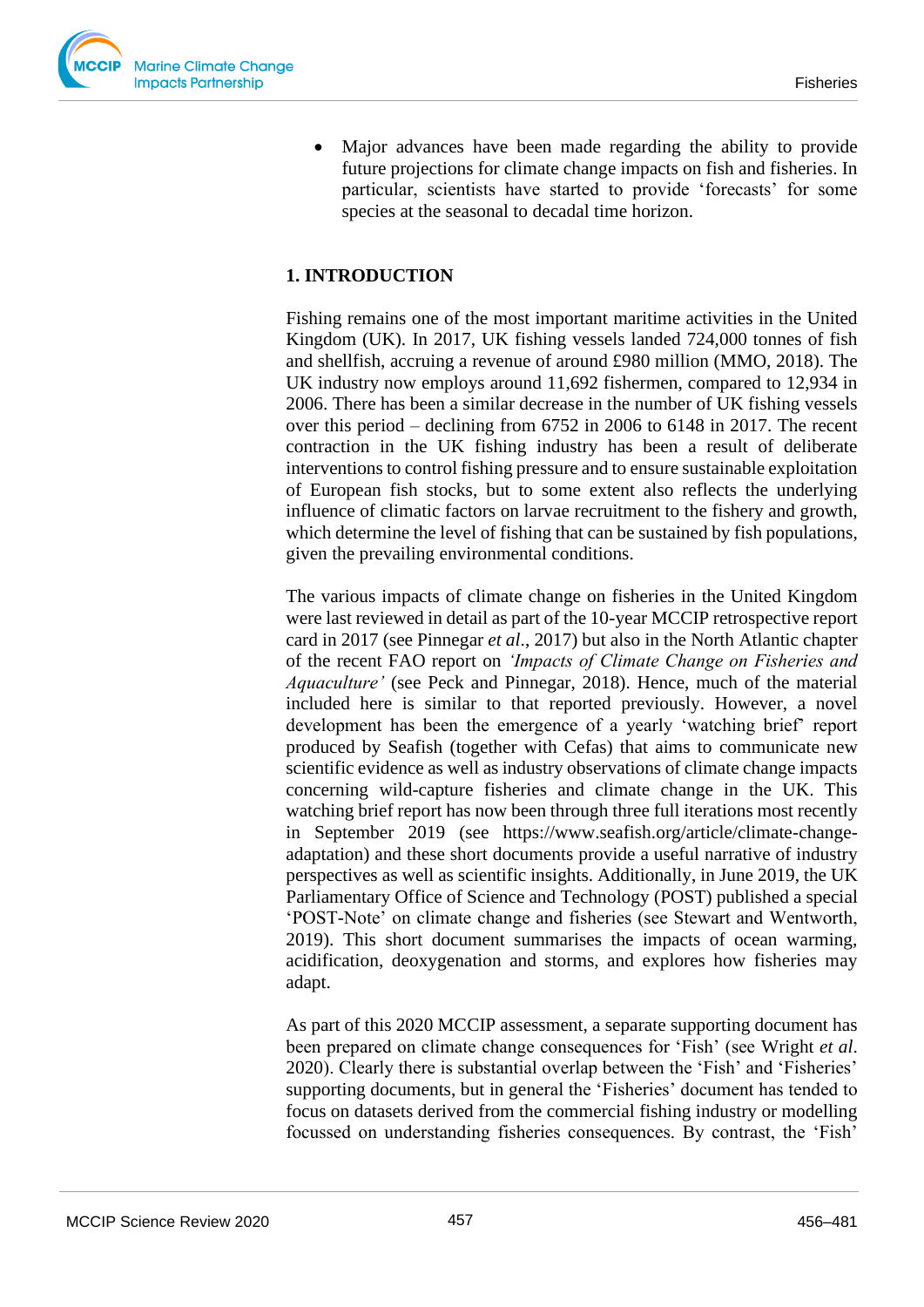document primarily draws on fishery-independent survey datasets; it considers fundamental aspects of fish biology, physiology and life history and it does not consider impacts on shellfish. Notably, in the 'Fisheries' MCCIP document, the topic of observed or predicted changes in fish growth is not considered in any detail, even though it is acknowledged that there have been several high-profile publications, relevant to fisheries in the United Kingdom over the past few years (e.g. Baudron *et al*., 2014; Hunter *et al*., 2016). Changes in fish growth and the widely cited 'temperature-size rule' are however, discussed in detail in the 'Fish' report. Baudron *et al*. (2014) showed that over a 40‐year period, six of eight commercial fish species in the North Sea underwent concomitant reductions in asymptotic body size and that shrinking body sizes have impacted fisheries yield.

Similarly, in a new paper published in 2019, Free *et al*. (2019) used temperature-dependent population models to measure the influence of warming on the productivity of 235 populations of commercial marine fish in 38 ecoregions. Some populations responded significantly positively (9 populations) and others responded significantly negatively (19 populations) to warming. Hindcasts indicate that the maximum sustainable yield of the evaluated populations decreased by 4.1% from 1930 to 2010, with five ecoregions experiencing losses of 15 to 35%. Notably, populations in the North Sea and Celtic–Biscay shelf (i.e. around the British Isles) were among the most negatively impacted worldwide. The authors found that exploitation history and temperature change interacted to determine the vulnerability of populations to warming. Populations that had experienced intense and prolonged overfishing were more likely to be negatively influenced by warming, especially when they had also experienced rapid warming  $(>0.2^{\circ}C)$ per decade).

## **2. WHAT IS ALREADY HAPPENING?**

## **Effects on distribution**

One of the themes that has repeatedly been raised in MCCIP reports over the past 10 years has been observed shifts in the distribution of species, including commercial fish. Following publication of the ground-breaking work by Perry *et al*. in 2005 (now cited more than 2400 times), many studies have been published that have confirmed shifts in distribution around the UK. These have included observational studies that have made use of scientific survey datasets (e.g. Dulvy *et al*., 2008; Simpson *et al*., 2011; Montero-Serra *et al*., 2015), but also studies that have examined data from commercial fisheries and demonstrated shifts in catch-per-unit-effort (e.g. Engelhard *et al*., 2011, 2014). More recently, Moyes and Magurran (2018) reported marked temporal changes in the dominance structure of marine‐fish assemblages over the past three decades to the east and west of Scotland.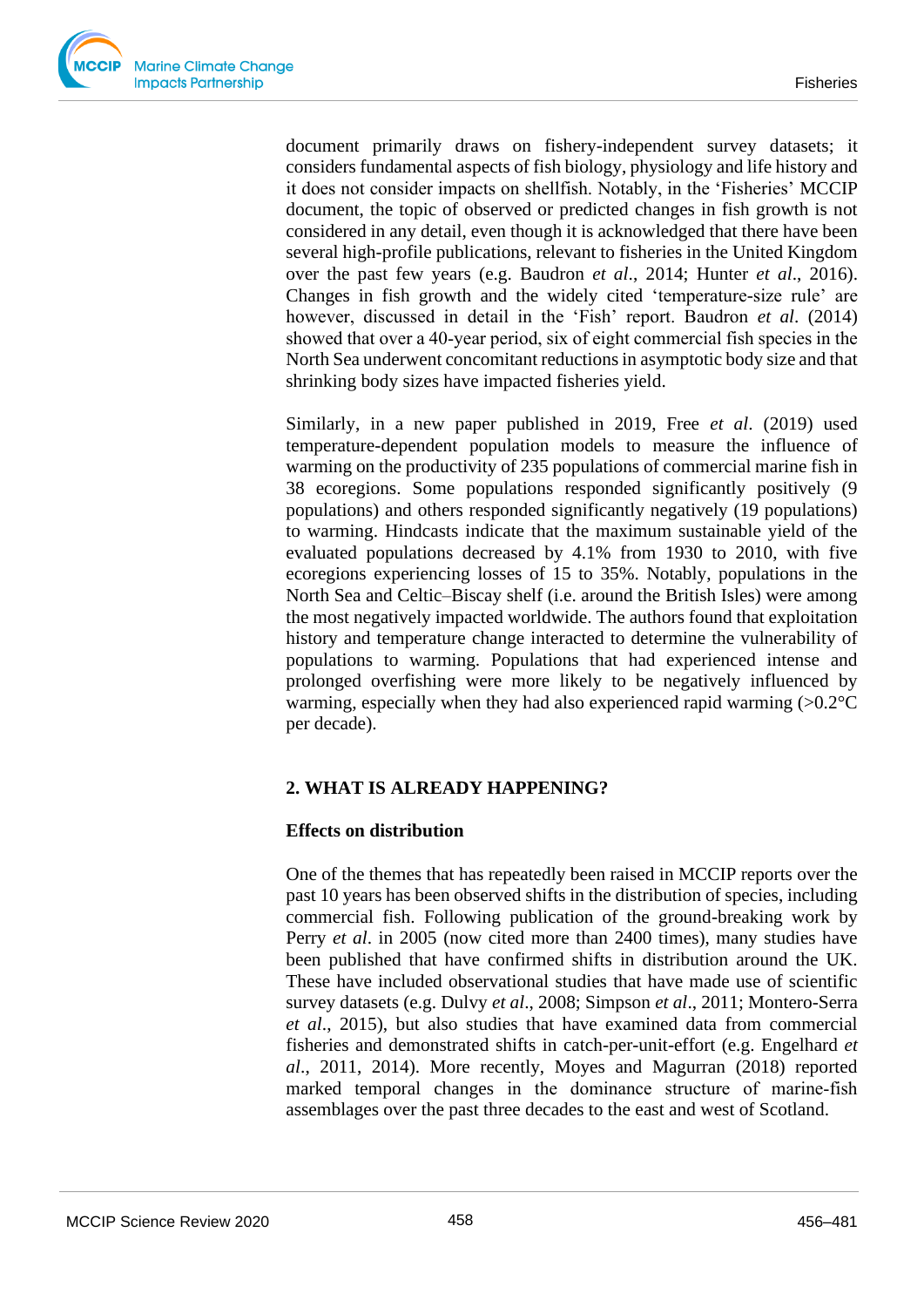In 2016, ICES received a specific request for advice from the EU Commission to investigate long-term distribution shifts of key commercial fish stocks in relation to management areas and national jurisdictions. A report was prepared (ICES, 2016), and all species were found to have exhibited some changes in their distribution over the past 20–30 years, apart from Greenland halibut (*Reinhardtius hippoglossoides*), Norway pout (*Trisopterus esmarkii*) and spurdog (*Squalus acanthias*) for which no evidence was found. The main drivers of the distribution shifts were environmental conditions (mainly temperature) for all species, followed by density-dependent habitat selection (7 species), geographical attachment (6 species), species interactions (4 species), demographic structure (3 species), and spatial dependency (2 species). Eight species (anchovy (*Engraulis encrasicolus*), cod (*Gadus morhua*), hake (*Merluccius merluccius*), herring (*Clupea harengus*), Atlantic mackerel, plaice (*Pleuronectes platessa*), horse mackerel (*Trachurus trachurus*), and common sole (*Solea solea*)) have shifted their distribution in relation to Total Allowable Catch (TAC) management boundaries since 1985. Of these, the greatest shifts occurred for hake and Atlantic mackerel. In addition, several species were identified as 'big movers': Anchovy (northward shift in the North Sea), anglerfish (regional changes in the North Sea), blue whiting (increase in the North Sea and west of Scotland), cod (northward shift), hake (expansion in the North Sea), herring (changes across different TAC management areas), mackerel (major changes across northeast Atlantic), megrim (regional changes in the North Sea, Bay of Biscay and Celtic Sea), and plaice (increase in North Sea and Baltic Sea, changes across different TAC management areas). In the ICES advice issued to the EU Commission (in March 2017) it was stated that,

*"Future changes in distribution are likely, but given the complexity of the mechanisms affecting the spatial distribution of fish stocks, predicting those changes with precision and accuracy is not possible. It is reasonable to assume that these changes will challenge some assumptions underlying the current management of Northeast Atlantic fisheries. Continued monitoring of the spatial distributions of fish stocks is essential to support future management."* 

A particular focus in recent years has been the apparent westward and northwestward spread of Atlantic mackerel into Icelandic and Faroese waters, with consequences for fisheries quota allocation and governance. In October 2009, North Sea mackerel appeared to have moved away from the Norwegian Sector and Norwegian vessels attempted to follow the fish westwards resulting in disagreements over permissible catches by Norwegian boats in Scottish (EU) waters (see *Fishing News*, 9th October 2009). Shortly after this, Iceland and the Faroe Islands unilaterally claimed quota for mackerel (146,000 and 150,000 tonnes, respectively, in 2011; or 46% of total catches), since the species had suddenly attained high abundance in their territorial waters for the first time (see Figure 1). These events have been related to climatic influences (Hughes *et al*., 2014; Olafsdottir *et al*., 2019) and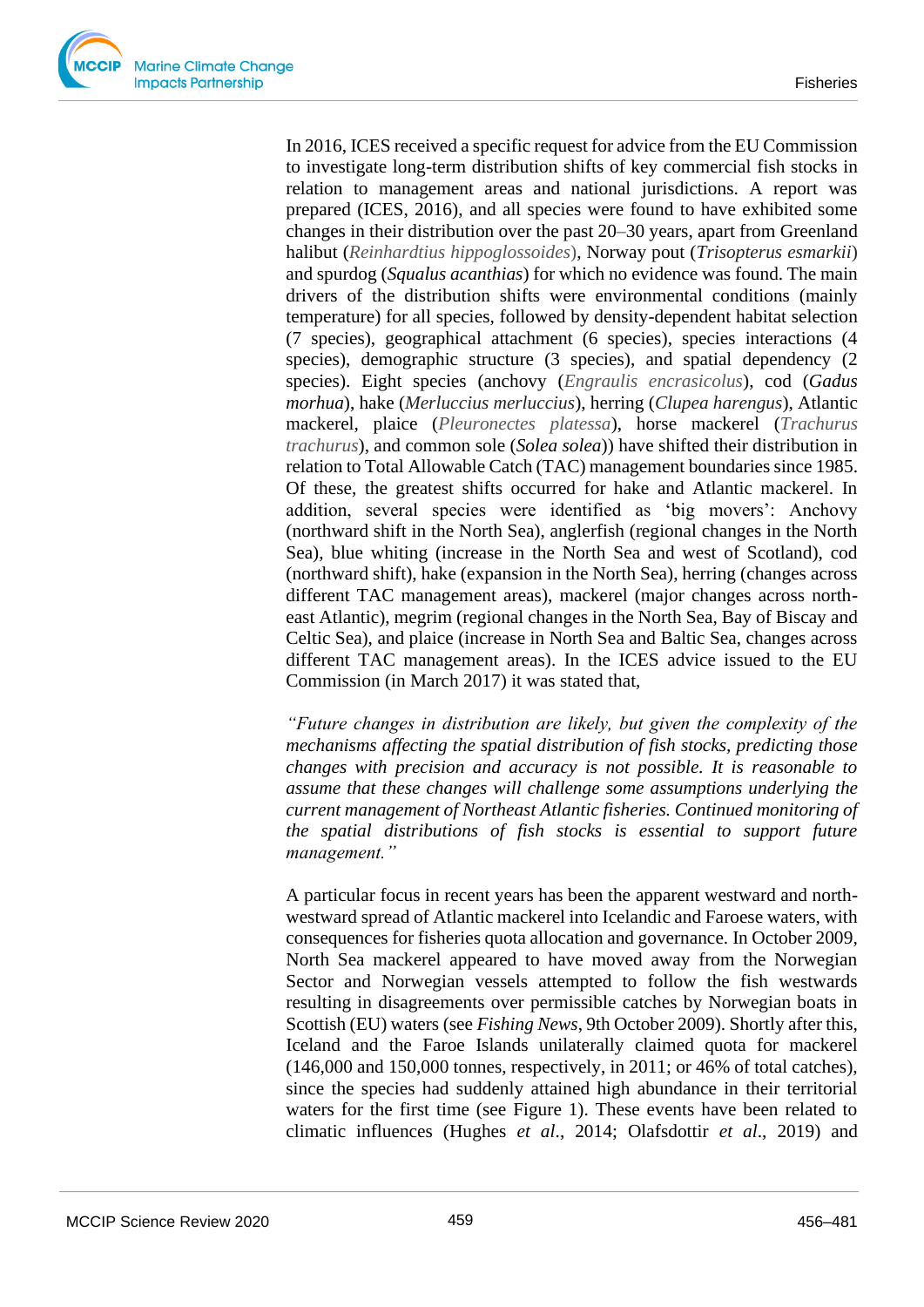prompted difficult political negotiations that lasted for a further five years. A partial resolution to the long-standing political dispute regarding mackerel quotas in the North-East Atlantic (NEA) was brokered on 12 March 2014. A five-year arrangement was reached between the EU, the Faroe Islands and Norway (but not Iceland). Since 2013 the scientific evidence-base with regard to Atlantic mackerel, Scotland's most valuable fishery, has increased considerably and we are now better able to describe the drivers behind this recent phenomenon and the consequences for fisheries in more detail.

After spawning, which typically takes place off north-west Scotland from February to July, mackerel migrate to their feeding grounds. Until the mid-2000s, these feeding grounds were mostly limited to the northern part of the North Sea and the Norwegian Sea, but in 2006 mackerel was first observed in significant amounts east of Iceland as by-catch in the Norwegian springspawning herring fishery and a large directed mackerel fishery grew to exploit the expanding population. The recent changes in mackerel distribution have been linked to several possible factors, including warmer seas, changes in food availability and a density-dependent expansion of the stock (ICES, 2013). Hughes *et al*., (2014) suggested that Sea-Surface Temperature (SST) had a significant positive association with the observed northward and westward movement of mackerel, equivalent to a displacement of 37.7 km per °C (based on spring mean SST for the region). During that period mackerel distribution range increased three-fold and the [centre-of](https://www.sciencedirect.com/topics/earth-and-planetary-sciences/center-of-gravity)[distribution](https://www.sciencedirect.com/topics/earth-and-planetary-sciences/center-of-gravity) shifted westwards by 1650 km and northwards by 400 km (Olafsdottir *et al*., 2019). However, the association with climatic indices is not straightforward (Hughes *et al*., 2015). A comprehensive study of mackerel records by Astthorsson *et al.*, (2012) highlighted 2007 as the year when distribution first started to change, but found that there were warmer years before 2007, so a simple temperature mechanism does not seem likely. Hughes *et al.* (2015) detected a significant climate effect on the depth of area fished, where mackerel were generally caught in areas of greater depth during positive Atlantic Multidecadal Oscillation (AMO) years. In addition, the AMO appeared to have a non-linear relationship with the spatial extent of mackerel catches, with an increased total fishing area in positive AMO years. Generalised [additive](https://www.sciencedirect.com/topics/earth-and-planetary-sciences/additive) models showed that both mackerel occurrence and density were positively related to location, ambient temperature, mesozooplankton density and Spawning Stock Biomass (SSB), explaining 47% and 32% of deviance, respectively (Olafsdottir *et al.*, 2019).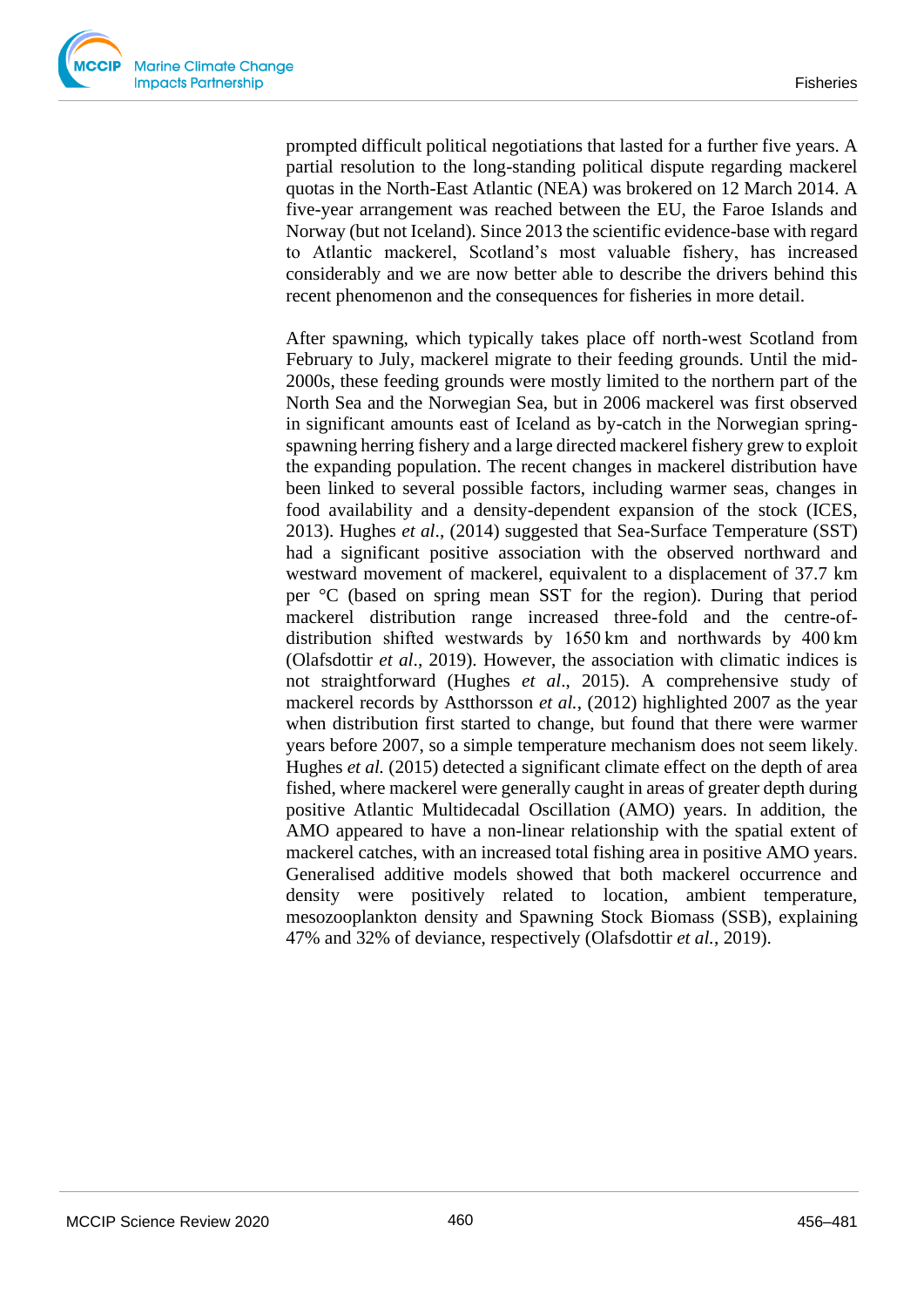





In recent years, both commercial and recreational fishers have reported seeing large numbers of Atlantic bluefin tuna *Thunnus thynnus*, especially off Devon and Cornwall, but also in the North Sea. Historically this species had been present throughout much of the North-East Atlantic, including around the British Isles where it had previously been a target of commercial fisheries from Norway and France and a UK sport fishery based in Yorkshire (Bennema, 2018). Bluefin tuna largely disappeared from UK waters in the 1970s when the yearly migration of large individuals to northern waters seemed to have ceased. However, tuna have now been reported as far north as Iceland and Greenland, possibly shifting their distribution in response to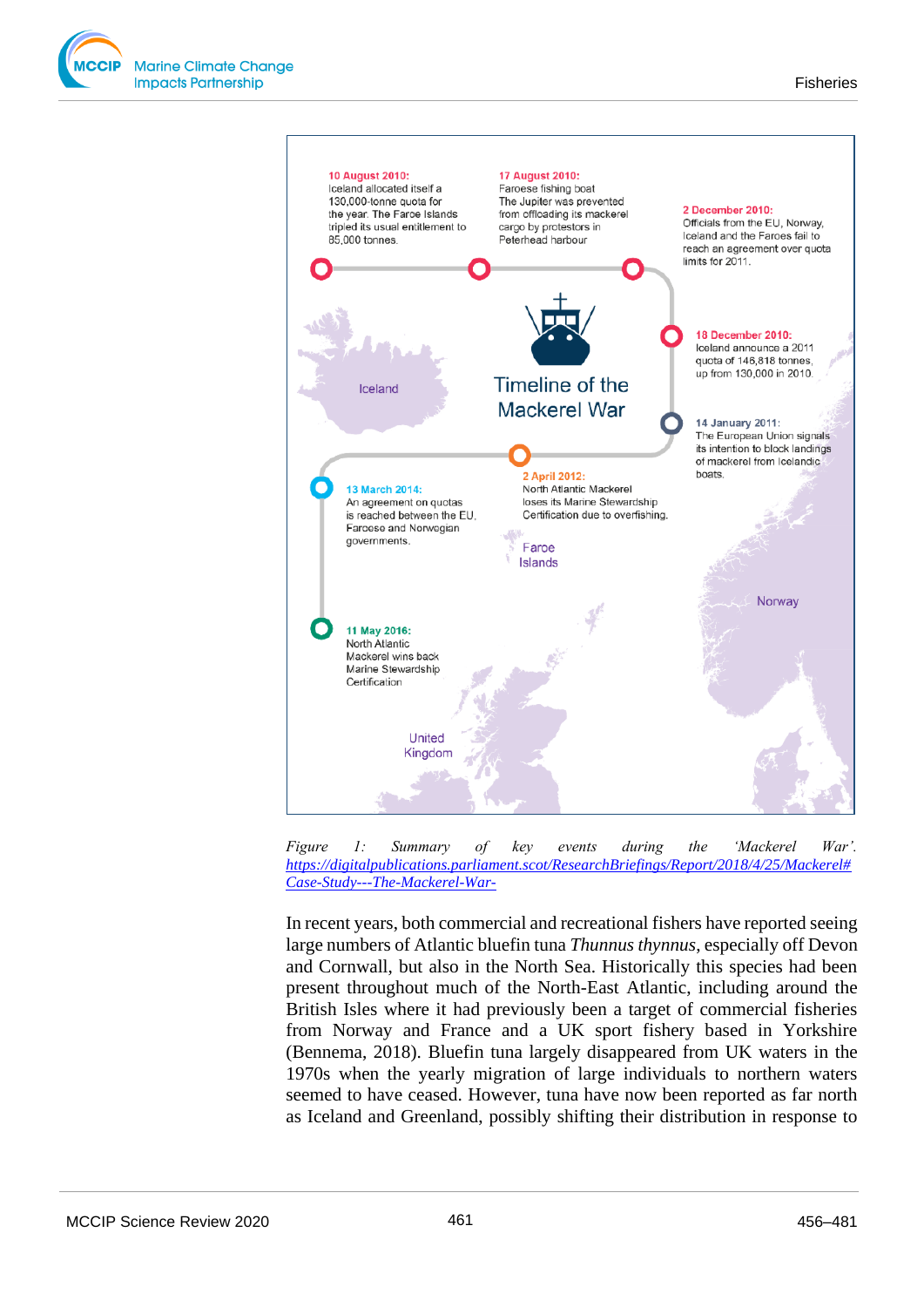the expansion of mackerel (a major prey item), which has been at least partly influenced by changing climatic conditions (MacKenzie *et al*., 2014). Since 2008, the International Commission for the Conservation of Atlantic Tunas (ICCAT) has granted a small but rapidly increasing quota share to Norway and Iceland (52.48 and 43.71 tonnes respectively in 2017, rising to 200 and 140 tonnes by 2020) in recognition of the growing abundance of this species in northern waters. In January 2019, Faillettaz *et al*. published a paper that suggested that the reappearance of [bluefin](https://phys.org/tags/bluefin/) tuna in northern European waters can be explained by patterns of hydroclimatic variability and in particular the AMO. To reach their conclusion, the scientists examined the changing abundance and distribution of bluefin tuna in the Atlantic Ocean over the last 200 years. It should be noted that the UK has not been allocated a share of the total EU bluefin tuna quota, having never previously had a commercial fishery and therefore a 'track record' of harvesting this species. Currently, the Marine Management Organisation (MMO) guidance states that:

*"*[commercial] *Vessels must not target bluefin tuna and if caught accidentally they must be returned to the sea, alive and unharmed to the greatest extent possible. Sea anglers must not target bluefin tuna, any caught as a by-catch when targeting other species must be released immediately and not landed or brought onto the boat".*

Another persistent feature of MCCIP reports over the past 10 years has been the suggestion of increasing cephalopod (squid, cuttlefish and octopus) populations and resulting fisheries, with the often repeated statement that: "more boats are now trawling for squid than the region's traditional target species, such as haddock and cod," (originally from Hastie *et al*., 2009). Since 2013, a number of high-profile research papers have been published that support this claim. Most notably, Doubleday *et al*. (2016) assembled global time–series data of cephalopod catch rates (catch per unit of fishing or sampling effort) and demonstrated that cephalopod populations have increased worldwide over the last six decades; a result that seems to be related to patterns of surface warming and is remarkably consistent across a highly diverse set of cephalopod taxa. A more-detailed analysis by van der Kooij *et al*. (2016) extracted squid catches from a unique 35-year time–series study of bottom-trawl survey data in the North Sea (1980–2014), collected during late summer (August–September). Changes in distribution and abundance were compared with key climatic variables. Squid distribution across the North Sea increased over the 35-year time–series. Significantly positive relationships were found between this increase and climate variables for each of the dominant individual taxa studied, and also when all species were combined. *Loligo* expanded southwards from a predominantly north-easterly distribution, compared to northward expansions by *Alloteuthis* and the Ommastrephidae from their core distributions in the southern and central North Sea, respectively. A recent study by Oesterwind *et al.* (in press) highlighted increased abundance of broadtail shortfin squid *Illex coindetii* in the southern North Sea and provided evidence of a new spawning area, based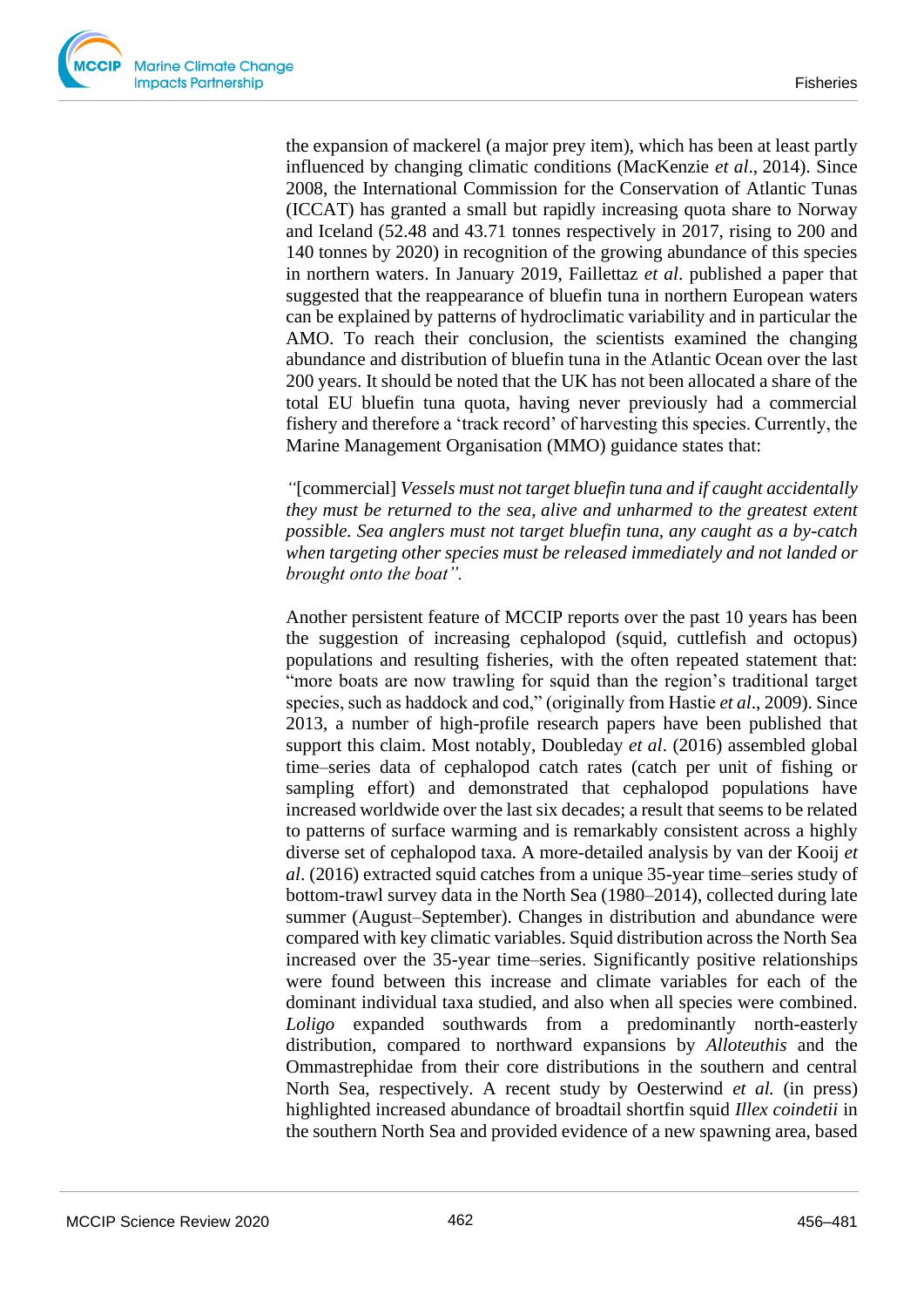on fishery survey datasets. The UK trade newspaper *Fishing News* included a special feature on expanding summer squid fisheries in the Moray Firth on 14th January 2016. This article stated that:

*"It is probably fair to say that none of the trawlers fishing squid in the Moray Firth at the time of this trip were doing so out of choice. Rather, their presence was directly associated with the necessity to maintain some form of income when restrictions were preventing them from engaging in their preferred fisheries."* Also that: *"The need to purchase customised squid trawls means that gearing-up for a fishery that usually lasts for just two months [each year], and sometimes considerably less, requires considerable initial outlay."*

## **Effects on stock recruitment**

A major focus of previous MCCIP reports has been the impact of climate on fish recruitment (i.e. the number of juvenile fish reaching an age or size whereby they can be caught by the fishery). In recent years several publications have appeared that provide insights of relevance to UK commercial species. For example, Akimova *et al*. (2016) investigated the relation between North Sea hydrography (temperature and salinity) and fish stock variables (recruitment, spawning stock biomass and pre-recruitment survival index) for nine commercially important fishes using spatially resolved cross-correlation analysis. The results confirmed previously demonstrated negative correlations between temperature and recruitment of cod and plaice and identified regions exhibiting the most significant correlations (German Bight for plaice, and north-western North Sea for cod). They also revealed a positive correlation between herring spawning stock biomass and temperature in the Orkney–Shetland area, as well as a negative correlation between sole pre-recruitment survival and temperature in the German Bight.

Capuzzo *et al*. (2018) reported a significant decline in primary production in the North Sea, thought to be influenced by sea-surface warming and reduced riverine nutrient inputs. In turn, significant correlations were found between observed changes in primary production and the dynamics of higher trophic levels including (small) copepods and a standardised index of fish recruitment, averaged over seven stocks of high commercial significance (cod, haddock (*Melanogrammus aeglefinnus*), whiting (*Merlangius merlangus*), Norway pout, herring, sprat (*Sprattus sprattus*) and sandeel (*Ammodytes marinus*)).

Estrella-Martinez *et al*. (2019) provided annually resolved time–series of recruitment strength in North Sea herring over the past 455 years, based on relationships between recruitment and phytoplankton productivity, and making use of stable isotope measurements from ocean quahog (*Arctica islandica*) shells. The reconstruction suggests that there were five extended episodes of low recruitment levels before the  $20<sup>th</sup>$  Century and that each of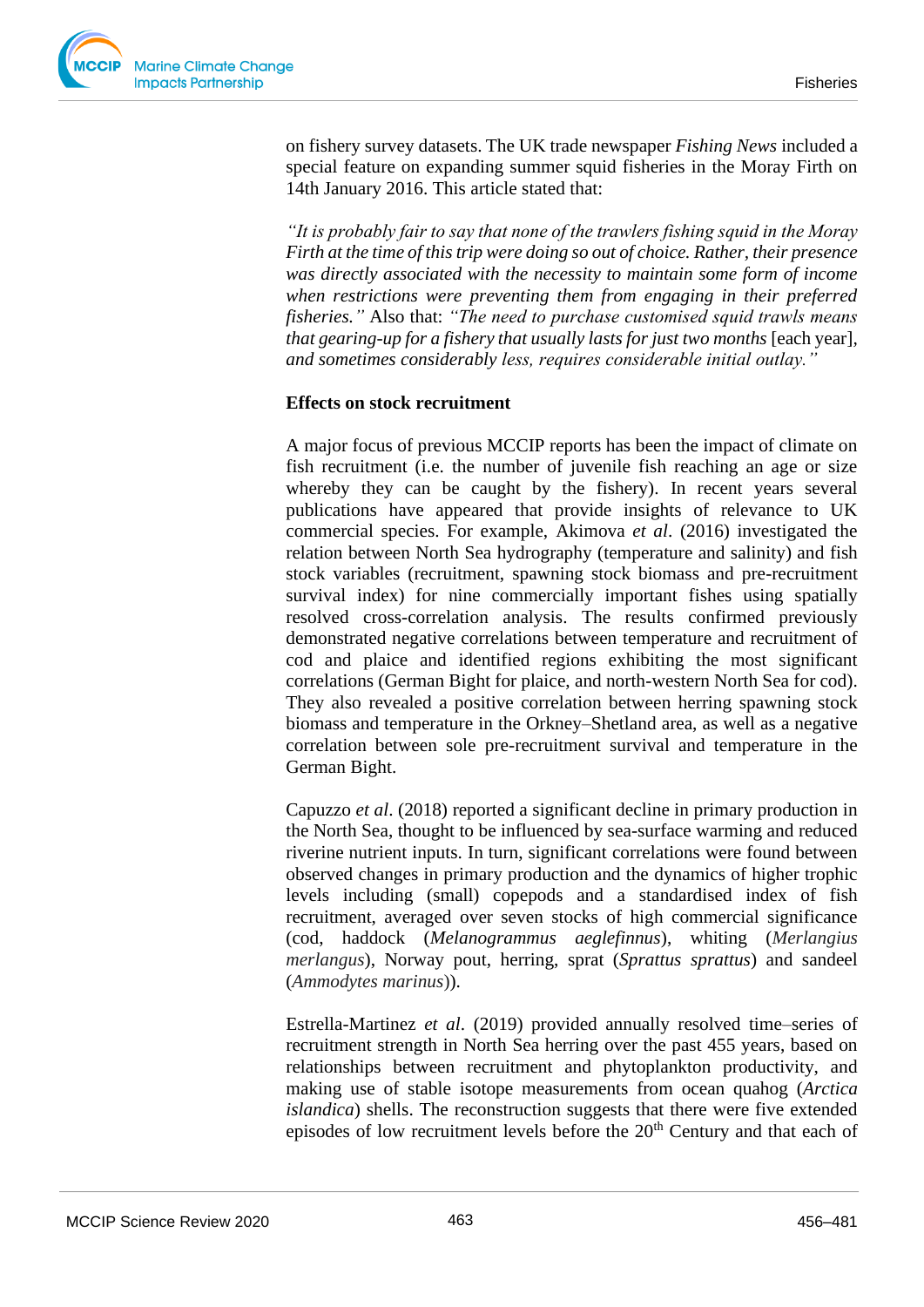these was associated with poor feeding conditions. These findings are supported by contemporaneous, somewhat piecemeal, documentary evidence on herring catches.

According to the most-recent stock assessment reports for cod, populations around the UK were heavily overfished in the early-mid part of the first decade of the  $21^{st}$  century, when they were at their lowest ever recorded value. However, since this period, fishing mortality has been significantly reduced through vessel-decommissioning schemes and statutory effort controls. Spawning stock biomass in the North Sea has recovered to a level (118,387 tonnes in 2018) above its precautionary reference limit, but this recovery has been much slower than originally anticipated and there has been little recovery elsewhere. In the Irish and Celtic Seas, as well as the west of Scotland, cod stocks are still at low levels, despite the very dramatic and deliberate reduction in fishing mortality. It has been stated that this is largely a reflection of continued poor recruitment in all UK cod stocks, at least partially related to prevailing climatic conditions since the mid-1990s (e.g. Sguotti *et al*. 2019). Winter *et al*. (2019) provided a mechanism for this (a potential 'Allee effect') and suggested that a fishing moratorium is only sufficient for recovery when SST rise remains within 2°C and fishing is restricted over 15 years. If SST rises beyond 2°C, even immediate banning of fishing is not sufficient anymore to guarantee recovery. On the other hand, Brander (2018) warned against overemphasising the role of climate. He noted that the average SST for the North Sea over the period 2000–2015 increased by  $>1^{\circ}$ C relative to the 1961–1990 baseline and, contrary to the earlier projection of Drinkwater (2005), the cod stock doubled in biomass rather than declining.

## **Effects on phenology**

Another common theme that has been covered repeatedly in MCCIP fisheries' reports over the past 10 years has been 'phenology', i.e. changes in the timing of natural events such as fish spawning date, migration patterns, hatching of larvae, etc. Fincham *et al.* (2013) examined the date of peak spawning for seven sole stocks based on market sampling data in England and the Netherlands. Four of seven stocks were shown to have exhibited a significant long-term trend towards earlier spawning (including the easterncentral North Sea, southern North Sea and Eastern English Channel) at a rate of 1.5 weeks per decade since 1970. A clear seasonal shift to earlier appearance of fish larvae has been described for southern North Sea cod and many other species (Greve *et al.*, 2005). In the English Channel, earlier spawning following warmer temperatures has been observed in summerspawning species, for example mackerel and horse mackerel (Genner *et al.*, 2010). In contrast, species that spawn in spring tend to spawn later following warmer winters, including lemon sole *Microstomus kitt* and pollack *Pollachius pollachius* (Genner *et al*., 2010).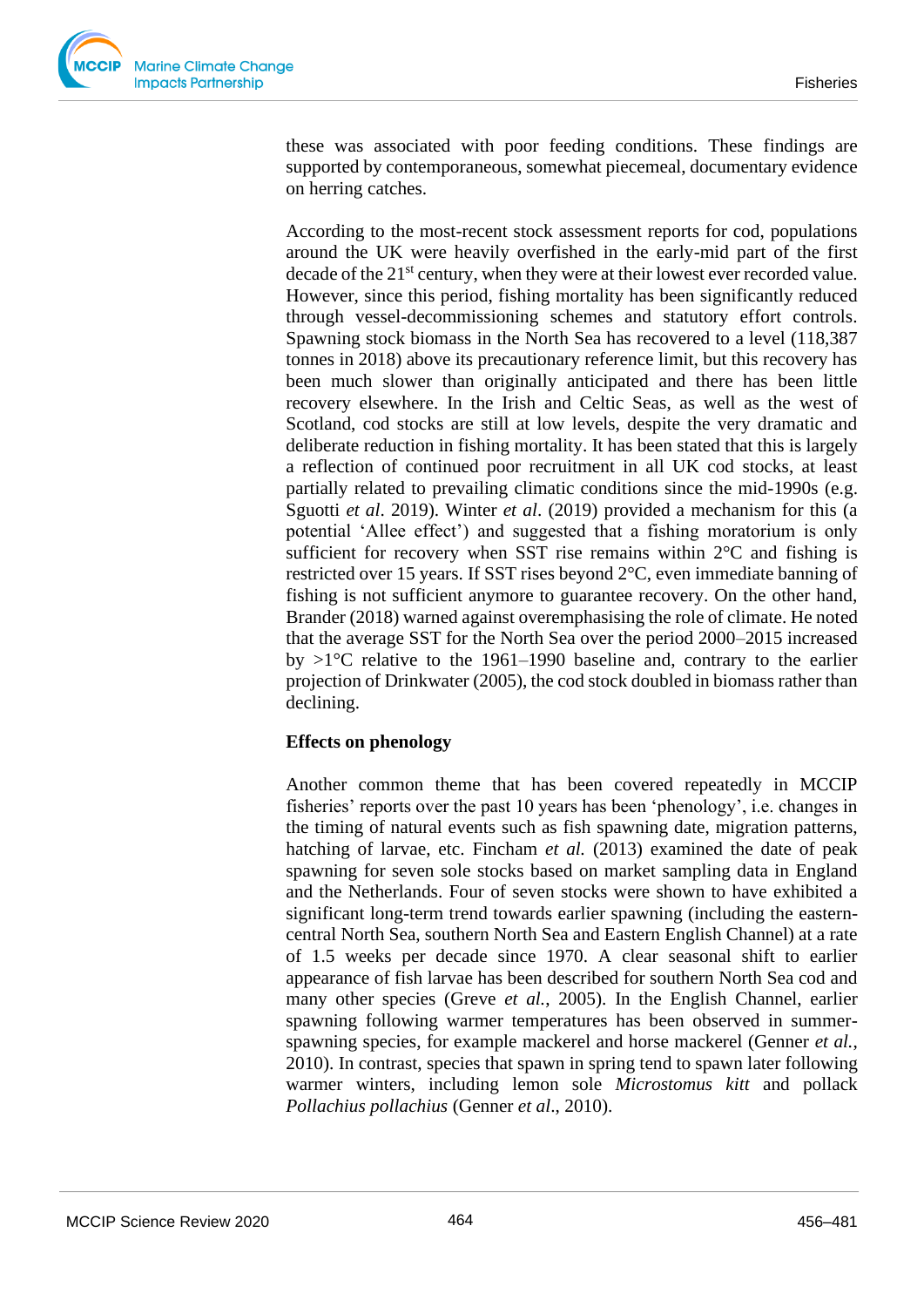McQueen and Marshall (2017) examined inter-annual variation in the timing of Atlantic cod spawning, as estimated by calculating an annual Peak Roe Month (PRM) from records of roe landings spanning the last three decades in the northern North Sea, central North Sea and Irish Sea. A trend towards earlier PRM was found in all three regions, with estimates of shifts in PRM ranging from 0.9 to 2.4 weeks per decade. Temperatures experienced by cod during early vitellogenesis were found to correlate negatively with PRM, suggesting that rising sea temperatures may have contributed to this apparent shift in spawning phenology. Other authors have demonstrated a difference of several weeks in spawning time between different sub-populations of cod (i.e. 'Viking' versus 'Shetland' cod), and thus observed shifts in phenology might be linked to the relative abundance or targeting of different sub-stocks, rather than climatic influences on individual populations (Gonzalez-Irusta and Wright, 2016). Neuheimer *et al*. (2018) used novel metrics of thermal time (similar to 'degree days') and a model of temperature-dependent 'Stage Durations' (SDs) to establish potential match-mismatch between the appearance of first-feeding cod larvae and their prey across the species' distribution range (~40° to 80°N). Spawning dates in cod varied by more than 86 days across the species' range (including populations on both sides of the Atlantic), largely driven by SST and it is suggested that this flexibility allows cod to adapt to prevailing conditions, given that prey animals are also governed by the same environmental signals in a very similar way. It is suggested that the potential for decoupling of predator and prey timing is highest for cold water populations of cod, rather than warmer-water populations, such as those around the British Isles (Neuheimer *et al.,* 2018).

#### **Heat waves, cold snaps and extreme events**

Over the past few years considerable attention has been dedicated towards understanding and characterising 'marine heat waves' and their sometimes devastating consequences for commercial fisheries (e.g. Hobday *et al*., 2016; Frölicher and Laufkötter 2018). Oliver *et al*. (2018) suggest that from 1925 to 2016, global-average marine heatwave frequency and duration increased by 34% and 17%, respectively, resulting in an overall 54% increase in annual marine heatwave days globally. The frequency and duration of marine heat waves are projected to continue to increase, including in the large marine ecosystems, such as around the British Isles (Frölicher *et al*., 2018). Specifically, marine heat waves in northern Europe would be expected to negatively impact cold-water species such as cod and wolffish *Anarhichas lupus*, By contrast, 'cold snaps' (unusual periods of cold weather) are projected to occur less frequently in the future around the British Isles (Stryhal and Huth, 2019) and this could benefit warm-water species such as sole. Both heat waves and cold snaps have been implicated in observed massmortality events affecting cockles *Cerastoderma edule* (see Burdon *et al.* 2014).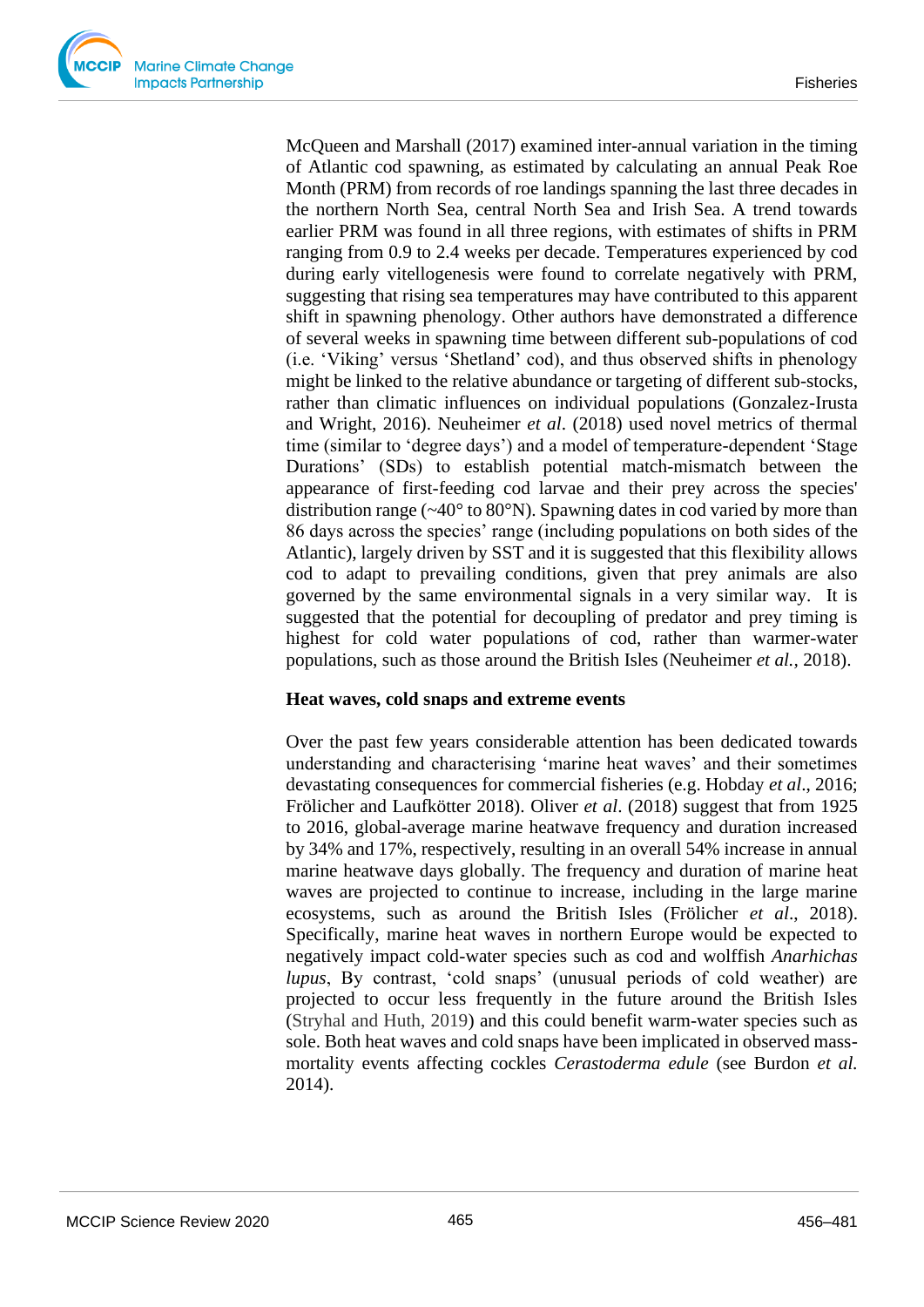During February 2018, massive numbers of starfish, crab, mussels and lobsters were washed up on the North Sea coast of the UK, following freezing weather and storms. Animals were piled up along the Holderness coast in Yorkshire and similar mass mortality events were reported in Kent and Norfolk. This followed a sudden 3<sup>o</sup>C drop in seawater temperature between 26th February and 4th March. Beginning on 22 February 2018, Great Britain and Ireland were affected by a cold snap, dubbed the 'Beast from the East' by the media and officially named Anticyclone Hartmut, which brought widespread unusually low temperatures and heavy snowfall to large areas. All the organisms piled up on the shores were dead, except some commercialsized lobsters (see Figure 2). The Yorkshire Wildlife Trust worked alongside local fishers to rescue the surviving lobsters. An estimated 25,000 lobsters were transported to merchants' tanks in Bridlington. The aim was to put the lobsters back in the sea when the weather improved (on 5th March). Such 'cold-snap' events have become relatively rare in recent years, given that winters have tended toward being warmer (on average) than was the case in the past (Hurst 2007). Previous cold-snap events such as the 'big freeze' in 1963 witnessed large-scale fish die-offs, especially of warm-water species such as sole (Woodhead, 1964; Hurst 2007), and they remind us that, even though temperatures are generally warming around the UK, cold periods will still occur. On the whole, however, 2018 has been identified as the 7th warmest year on record for the UK despite the very cold conditions experienced in February.



*Figure 2: Rescue operation for live lobsters washed up on the coast of Yorkshire following a sudden 3°C drop in seawater temperature, 4th March 2018. (Photos: Rodney Forster.)*

## **Effects of ocean acidification and low oxygen**

Over the past few years, hundreds of papers have been published focussing on the impact of Ocean Acidification (OA) on marine organisms (Browman, 2016). However, there is still a lack of conclusive evidence as to what the possible consequences for commercial fish and shellfish might be and, consequently, the impacts on fisheries and aquaculture are largely unknown. Opinions voiced in the literature range from complete catastrophe for global fisheries (e.g. Colt and Knapp, 2016) to very modest impacts.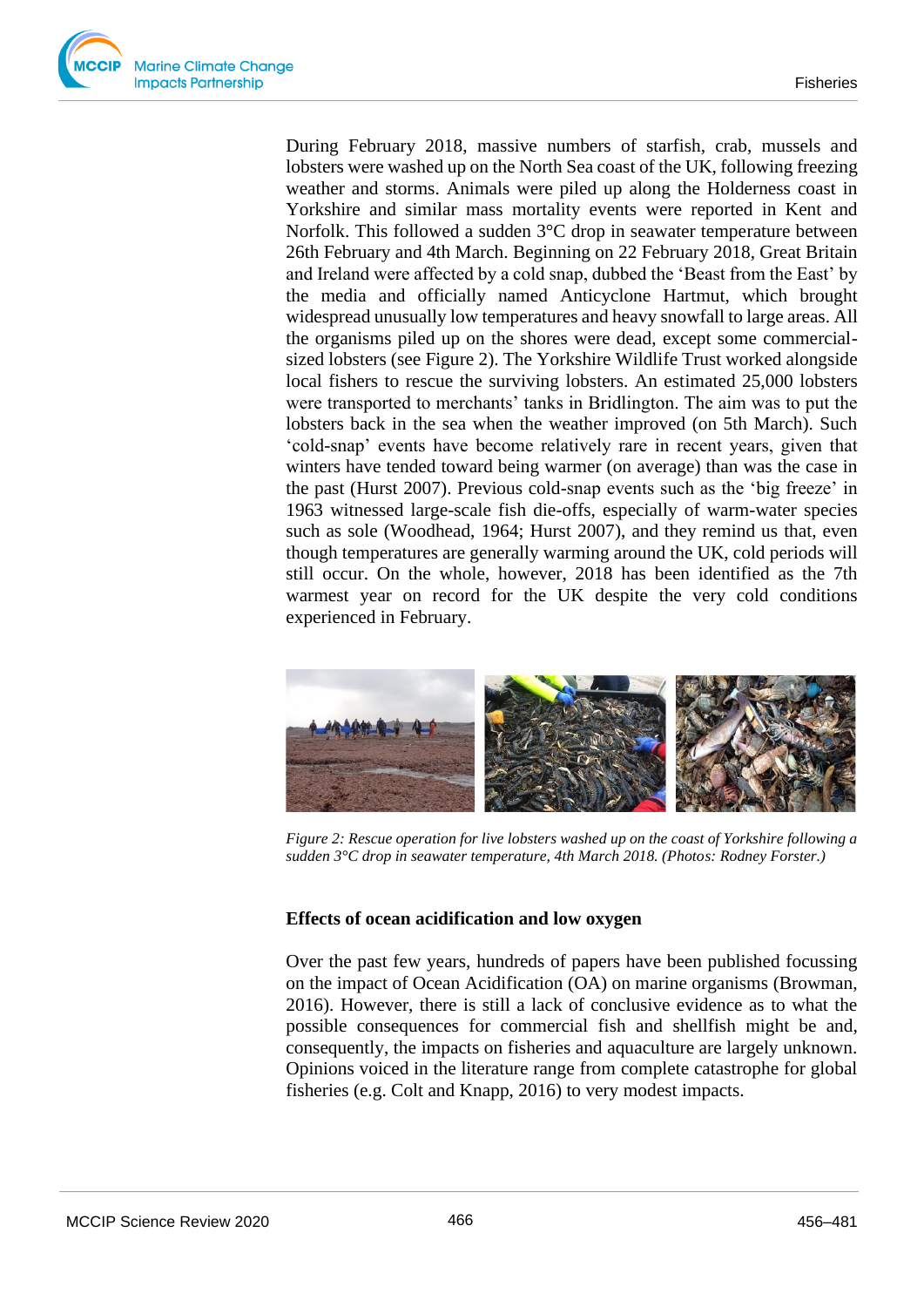Mangi *et al*. (2018) provided a review of relevant (2005–2016) laboratory experiments conducted on commercial shellfish species (mainly crustaceans and molluscs) with a particular focus on those of interest in the UK. This review only considered studies that simulated pH changes of less than 0.4 pH units, as this was considered a realistic pH scenario for the year 2100 around the British Isles. A total of 11 studies were included in this analysis following the methodology adopted by Ramajo *et al*. (2016) and Kroeker *et al*. (2013). The authors divided the species into molluscs and crustaceans, as the various meta-analyses that have been completed in recent years by Kroeker *et al*. (2013), Hendriks *et al*. (2010) and Kroeker *et al*. (2010) have all indicated that crustaceans (crabs, lobsters and shrimps) are more robust to simulated pH changes than molluscs (bivalves and gastropods). A log-transformed Response Ratio (LnRR) was calculated, which is the ratio of the mean effect in the acidification treatment to the mean effect in a control group. A LnRR of zero is interpreted as the experimental treatment having no effect on the response variable, while a positive value indicates a positive effect and a negative value indicates a negative effect. The effect size at different pH values were subsequently used to calculate anticipated financial losses in 2100 (see below).

Responses in fin-fish are particularly uncertain. Although several studies have noted that early life stages (eggs and young larvae) of fish may be sensitive to the direct effect of OA (e.g. Franke and Clemmesen, 2011; Frommel *et al.*, 2012), the results appear to depend on the fish species and habitat of the stock (e.g. Pimentel *et al*., 2016). Rather confusingly, negative impacts of OA on larval growth, development, metabolism and survival have all been documented, but so have positive, indirect food web impacts of OA on survival and growth (Sswat *et al*., 2017).

Reduced oxygen concentrations in marine waters have been cited as a major cause for concern globally (Diaz and Rosenberg, 2008) and there is evidence that areas of low oxygen saturation have started to proliferate in the North Sea (Queste *et al*., 2012). Whether or not these changes are a result of long-term climate change remains unclear, and it is also unknown whether such changes will impact on commercial fish and their fisheries (Townhill *et al*., 2017a). A study by Townhill *et al*. published in 2017 (Townhill *et al*., 2017b), examined the potential impact of reducing oxygen concentrations in the North Sea on commercial fish stocks. Oxygen availability is key in determining habitat suitability for marine fish. As a result of climate change, low oxygen conditions are predicted to occur more frequently and over a greater geographic extent in the future, although not to the minima of previous decades (caused by eutrophication). To assess the potential effects of climateinduced low oxygen on fisheries, critical thresholds derived from laboratory experiments on five commercial fish species were integrated with hind-cast and future oxygen projections from a hydrodynamic-biogeochemical model. By using this approach, changes in habitat suitability from the 1970s to 2100 were identified. In the North Sea, the current extent of low oxygen areas is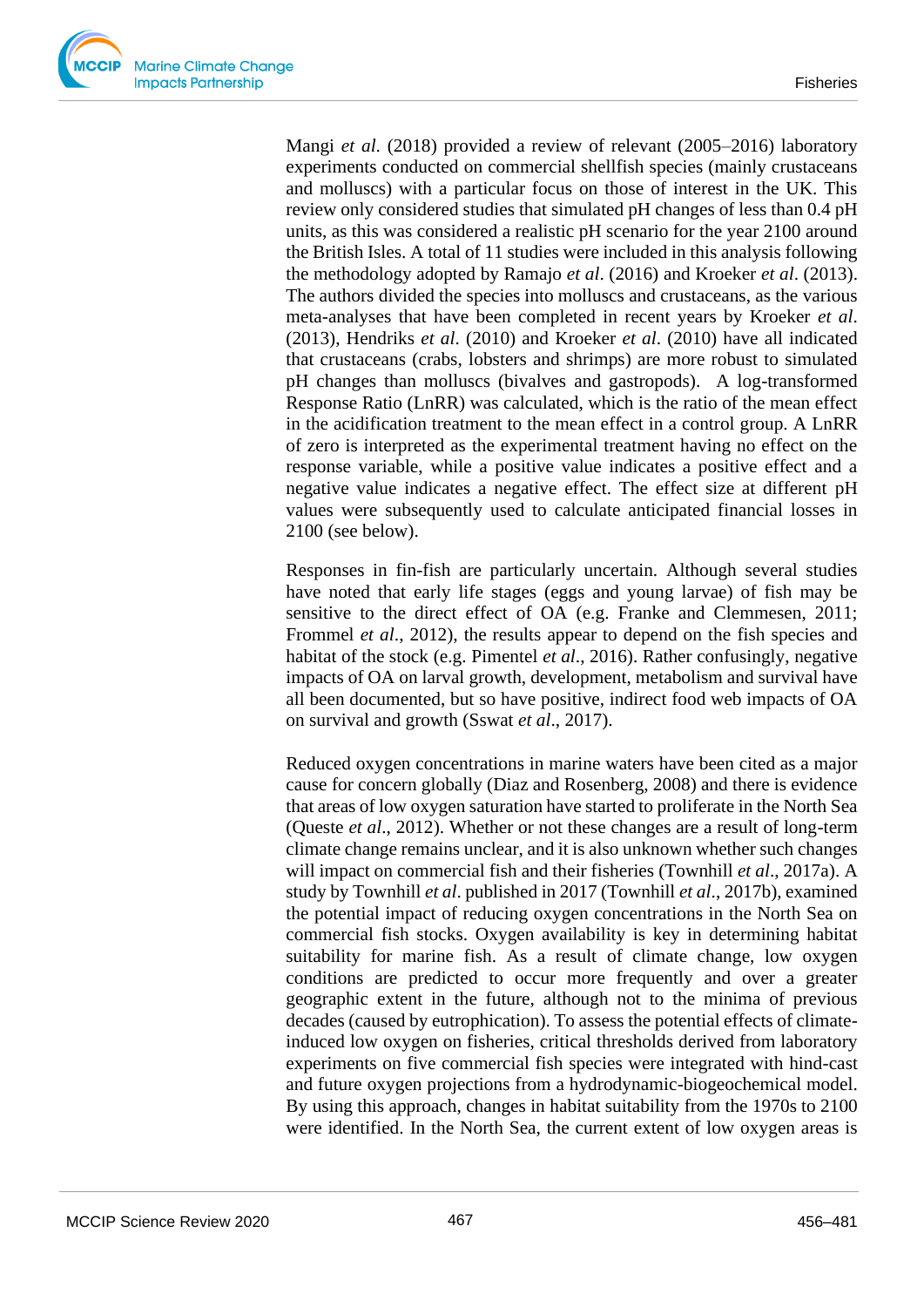smaller than was the case during the 1970s. Oxygen levels are expected to decrease again in the coming century due to climate change. In affected areas and years, intermediate oxygen levels could have impacts in late summer on swimming, growth, ingestion and metabolic scope of some commercial fish (Townhill *et al*. 2017b).

## **3. WHAT COULD HAPPEN IN THE FUTURE?**

In the past few years, major advances have been made with regard to the ability to provide future projections for climate change impacts on fish and fisheries. This progress has been made on two separate fronts: (1) providing forecasts at the seasonal to decadal time horizon, and (2) providing long-term projections of species distribution, fish stock productivity and hence consequences for fishing fleets and the economy.

Studies using coupled atmosphere–ocean models and empirical statistical models have begun to demonstrate the potential for climate and therefore fisheries 'forecasts' on near-term to decadal time scales, particularly in the North Atlantic region (Payne *et al*. 2017). Hazeleger *et al*. (2013), skilfully predicted variability associated with the Atlantic Multidecadal Oscillation (AMO) 2–9 years ahead and Matei *et al*. (2012) demonstrated that the SST variations of the North Atlantic and Mediterranean Sea can be skilfully predicted up to a decade ahead, with the North Atlantic subpolar gyre region standing out as the location with the highest predictability on a global scale.

The ICES Working Group on Seasonal-to-Decadal Prediction of Marine Ecosystems (WGS2D) is a group that aims to provide predictions on timescales from seasons to decades in order to support real-time fisheries management in Europe (ICES, 2018). Several 'products' from this group are potentially of use to fisheries in the UK. In June 2017, WGS2D issued its first 'forecast' for blue whiting *Micromesistius poutassou* spawning habitat in the North Atlantic (subsequent forecasts were issued in August 2018 and January 2019). Forecast skill was assessed using historical data independent of those used in model development. The skill based on persistence is significant for forecast lead-times up to 2–3 years. Similar short-term forecasts have also been issued for bluefin tuna feeding habitat in the North Atlantic and for sandeel *Ammodytes marinus* recruitment in the North Sea (issued 20-09- 2019, valid through to 01-04-2020.), for example:

*"Forecasts for all individual stocks suggest a low probability (5% to 25%) of a strong year class, with a high probability (between 45% and 65%) of these year classes being in the lower third of the historically observed recruitment."* (http://www.fishforecasts.dtu.dk/forecasts.)

On a longer timescale, a UK study by Fernandes *et al*. (2017) made use of available observational, experimental, and modelling approaches to quantify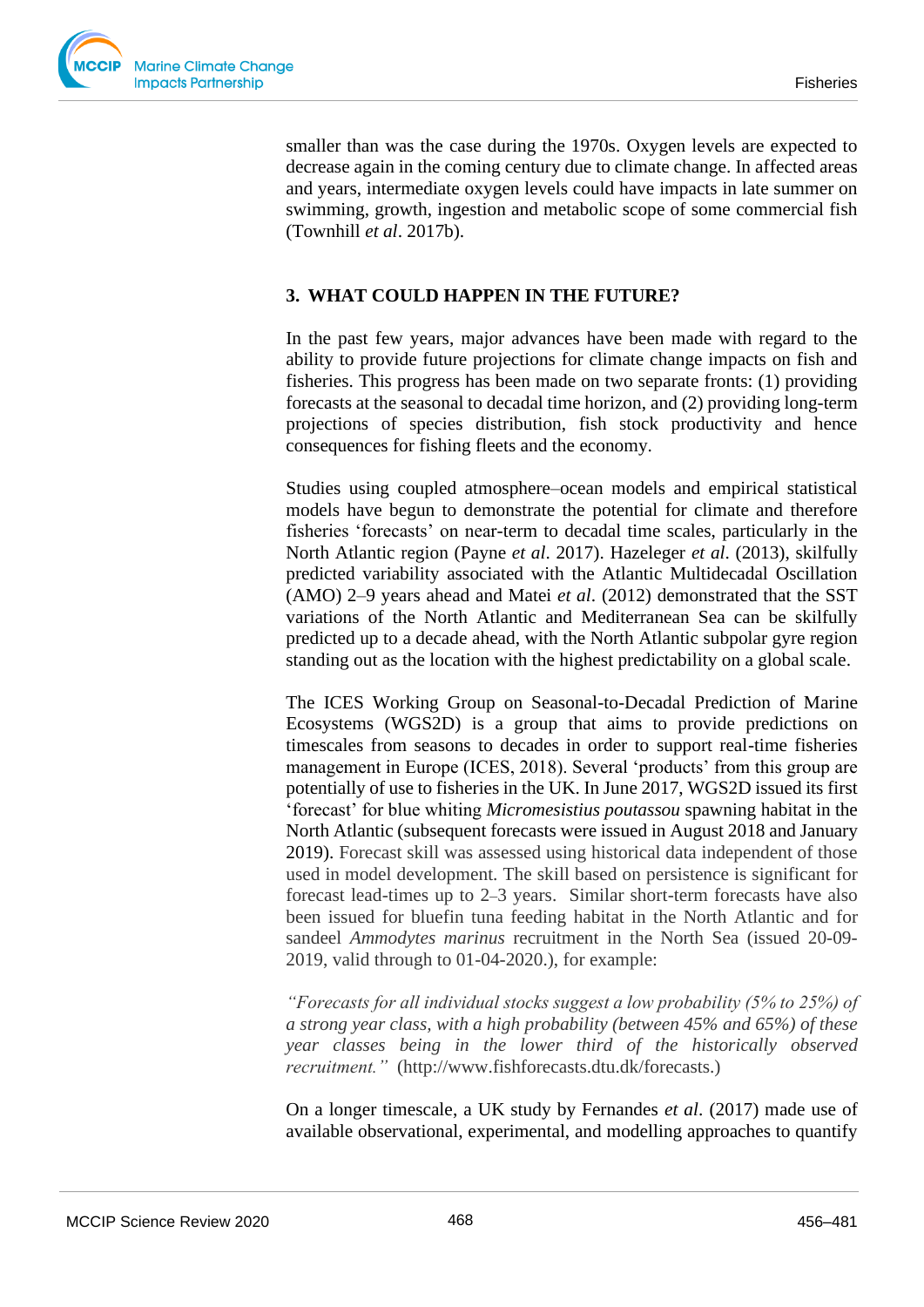potential impacts of OA and warming on future fisheries catches, as well as revenues and employment in the UK fishing industry. Across all scenarios, bivalve species were suggested to be more affected than the fish species. Overall, losses in revenue were estimated between 1–21% in the short term (2020–2050), with England and Scotland being the most negatively impacted region in absolute terms and Wales and North Ireland in relative terms. Losses in total employment (fisheries and associated industries) may reach approximately 3–20% during 2020–2050, with the >10 m fleet and associated industries bearing the majority of the losses. Only the >10 m fishing fleet in Scotland showed average positive impacts, but those too were lost after 2050. The main driver of the projected decreases was suggested to be increases in temperature  $(+0.5-3.3^{\circ}C)$ , which exacerbate the impact of decreases in primary production (10–30%) in UK fishing waters. The inclusion of an effect of OA on the carbon uptake of primary producers (phytoplankton) had very little impact on the projections of potential fish and shellfish catches (<1%).

Applying a Net Present Value (NPV) and Partial Equilibrium (PE) approach, Mangi *et al*. (2018) estimated both direct and economy-wide economic losses to shellfish production in the UK as a result of ocean acidification by 2100. Estimates using the NPV method showed that the direct potential losses due to reduced shellfish production could range from 14% to 28% of fishery NPV by 2100. This equates to annual economic losses of between £3 and £6 billion of the UK's GDP at 2013 levels, under a medium- and high-emission scenario. Results using the PE model showed the total loss to the UK economy from both shellfish production and shellfish consumption, ranging from £23–£88 million. In addition, there are regional variations due to different patterns of shellfish wild-capture fisheries and aquaculture practiced in the devolved nations, and the sensitivities of species to OA. Overall, Wales was suggested to be the most heavily impacted devolved nation, losing between 30–59% of total shellfish NPV largely because of the importance of mollusc fisheries. Predicted losses for other devolved nations are less, e.g. for England 16–33%, Scotland 10–21% and Northern Ireland 16–32% of NPV, largely because wild-capture fisheries and aquaculture are more reliant on crustaceans (especially *Nephrops norvegicus*) rather than molluscs, and crustaceans are known to be more robust (Styf *et al*., 2013).

Narita and Rehdanz (2017) attempted to perform a national and sub-national assessment of the economic impact of OA on mollusc production in Europe, using two scenarios of biological sensitivity based on Kroeker *et al*. (2013), i.e. the value of calcification loss (40%, the largest effect size) and the value of growth loss (17%, the smallest effect size). Highest levels of overall impact were found in the countries with the largest current shellfish production, such as France, Italy and Spain. Impacts were also examined in the UK, the Channel Islands and the Isle of Man, with annual economic losses by 2100 expected to amount to US\$ 97.1 million, US\$ 1 million and US\$ 12.7 million respectively under a worst-case scenario, mostly due to impacts on scallop fisheries.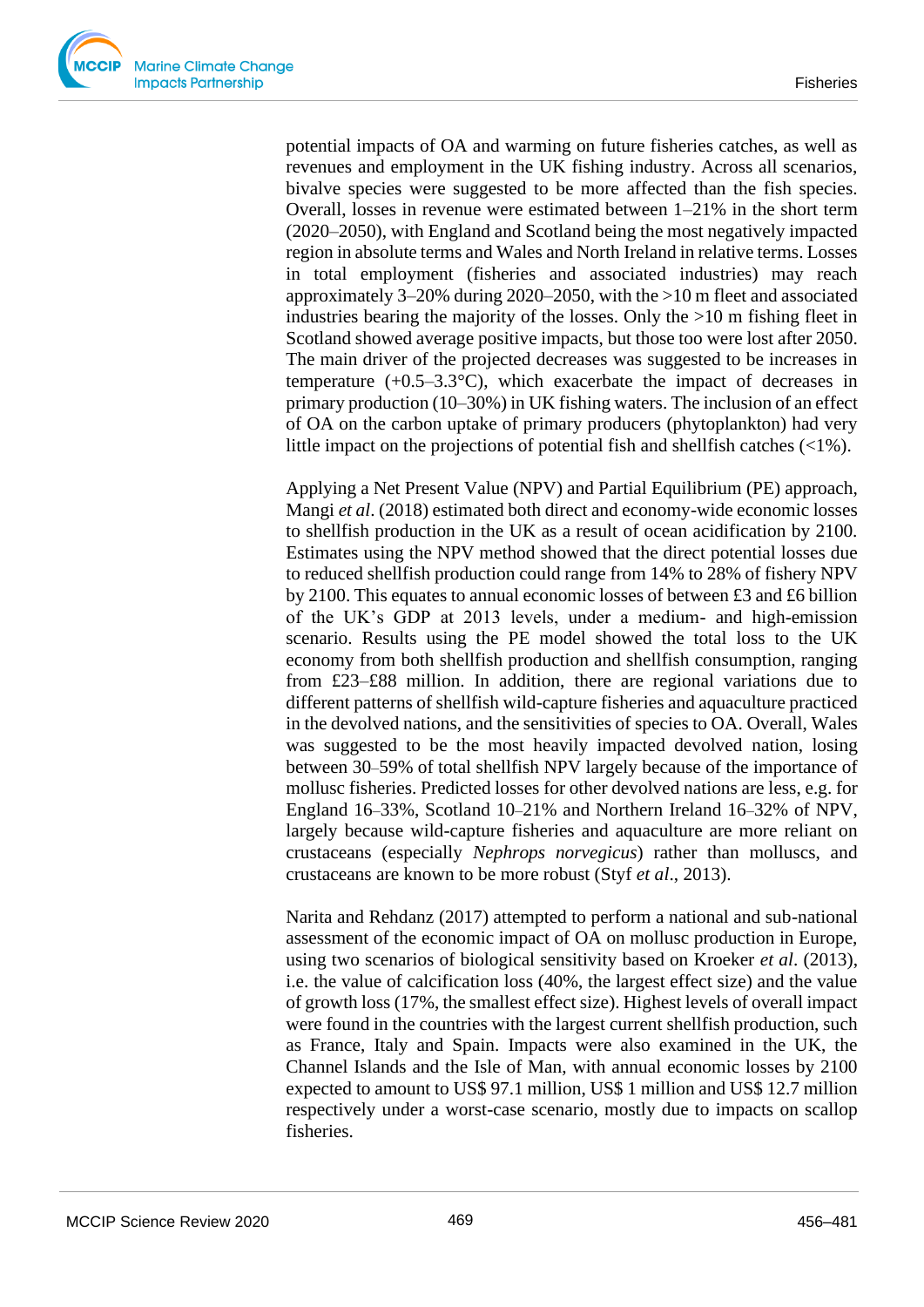A major uncertainty with regard to future projections for UK fisheries is the lack of clear consensus as to whether primary production (phytoplankton) will increase or decrease in the waters around the British Isles. Net primary production is a key driver of many ecosystem models. Variants of the bioclimate envelope approach (Cheung *et al*., 2011, 2013) suggest a reduction in maximum fisheries catch potential by up to 30% in the North Sea by 2050, relative to 2000 under a medium-high emissions scenario. In contrast, using a size-structured food web model Blanchard *et al*. (2012) predicted a 24% increase in potential catch for the UK, assuming the same underlying climate scenario. Possible reasons for the discrepancy seem to stem from different underlying projections for changes in net primary production that drove the two contrasting biogeochemical models. The model used by Cheung *et al*. (2011) anticipated a decrease in net primary production available for fish while the one used by Blanchard *et al*. (2012) projected an increase. Mostrecent studies (e.g. Jones *et al*., 2015; Fernandes *et al*., 2017) (see above) have used outputs from down-scaled regional models that anticipate a decline in net primary production. Consequently, these studies also suggest an overall decline in the net present value of fisheries in the UK. Jones *et al*. (2015) used outputs from two different Earth system models (GFDL ESM2.1 and Medusa), both of which suggested declines in primary production for the North-east Atlantic and this agrees with recent observational data reported by Capuzzo *et al*. (2018).

Rutterford *et al*. (2015) used fish survey data, together with generalised additive models (GAMs), to predict trends in the future distribution of species in the North Sea and concluded that fish species over the next 50 years will be strongly constrained by availability of suitable habitat, especially in terms of preferred depths. Shallow-water flatfish species may be particularly impacted, since if forced northwards by warming seas, suitable habitat will be greatly constrained, leading to a requirement for rapid ecological niche shifts, or else population declines. Jones *et al*. (2015) used similar models and suggested that the total maximum catch potential is projected to decrease within the UK Exclusive Economic Zone (EEZ) by the 2050s, resulting in a 10% decrease in net present value, assuming a 'medium-high' emission scenario. Despite the variation in predictions from alternative model formulations, the direction of change in NPV proved to be robust to model choice. This study highlights many of the key factors influencing future profitability of UK fisheries and the importance of enhancing adaptive capacity (Jones *et al*., 2015).

Serpetti *et al*. (2017), used an Ecopath with Ecosim (EwE) food-web model to explore direct and indirect impacts of both fishing and warming temperatures on species biomass and fisheries catches off the west coast of Scotland. This model implementation incorporated thermal tolerances of species and was applied across four IPCC climate-change scenarios as well as differing fisheries management regimes (Serpetti *et al*., 2017). The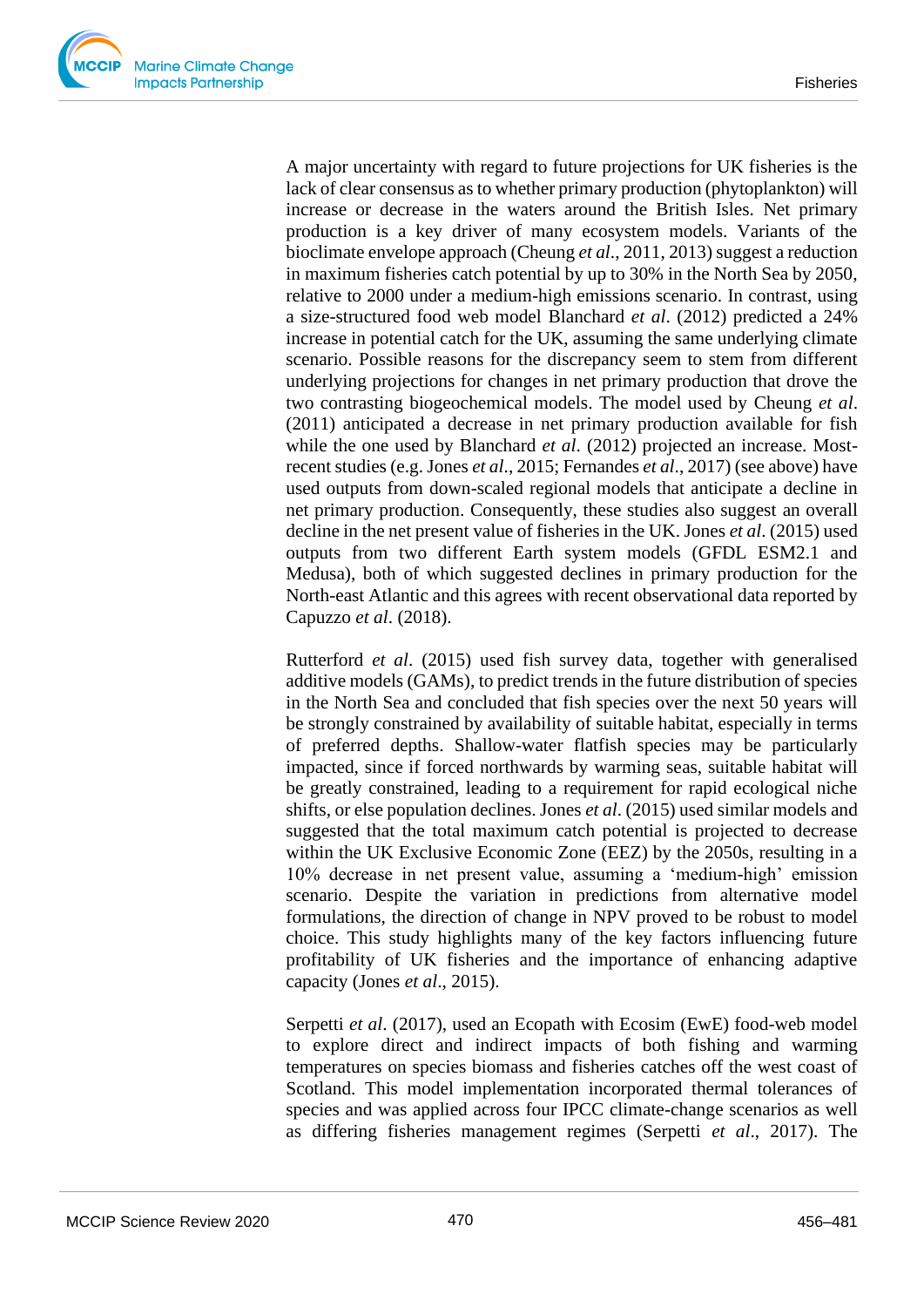capability to incorporate information about optimum, minimum and maximum temperature tolerances is a relatively recent feature of EwE (introduced in 2016). Cod and herring, with low optimum temperatures, were sensitive to rising temperature and strongly declined by 2060 under all the climate projections. Under the 'MSY + low emissions' scenario, cod biomass increased by the end of the century associated with the lower temperatures of this climate scenario. Haddock biomass was more resilient to warming maintaining constant biomass under the  $MSY + low$  emissions scenario, but a large decline in other projections. Saithe is also more eurythermal than all the other gadoids and declined only under the 'MSY  $+$  high emissions' scenario. Whiting biomass remained stable under the 'MSY + low emissions scenario, but showed a strong increase under the other projections.

## **4. CONFIDENCE ASSESSMENT**

In general, there is more information about climate-change impacts on the fishing industry than any other UK maritime sector or commodity. Fish resources (especially those in the North Sea) have been intensively studied for more than 100 years and authors have been discussing links to climate and weather since 1914 (Hjort, 1914). However, despite this rapidly growing evidence base (documented in successive MCCIP reports) over the past 10 years, there is still considerable uncertainty about 'attribution', given that some of the changes observed in distribution or productivity of fish stocks are likely to have only been partially driven by climate change and partially driven by other factors, such as changes in fishing pressure or habitat modification. Brander (2018) has warned against over-emphasising the role of climate change, and some widely reported storylines about consequences for fish and fisheries (for example the projected expansion of seabass around the UK and the decline of cod) are now having to be re-thought. A good example of the contentious nature of this debate relates to the management of Atlantic mackerel. Scientists disagree strongly about whether or not the stock has migrated/shifted westwards towards Iceland or simply expanded its range, and whether or not any changes are a result of climate change. Similarly, the recent expansion of bluefin tuna has been linked to long-term climate change, but also short-term climate variability and recovery from previously much higher levels of fishing pressure. Despite hundreds of new papers over the past 10 years, opinions regarding the impacts of OA range from wholesale degradation of marine ecosystems and fisheries to negligible impacts with minimal economic consequences (Hendriks *et al*., 2010; Kroeker *et al*., 2010). As such the amount of available evidence is judged as being 'high', but the level of agreement and consensus is still judged as being 'medium'. Consequently, the overall assessment has not changed from the 2013 MCCIP Report Card (see the three top priority challenges reported below).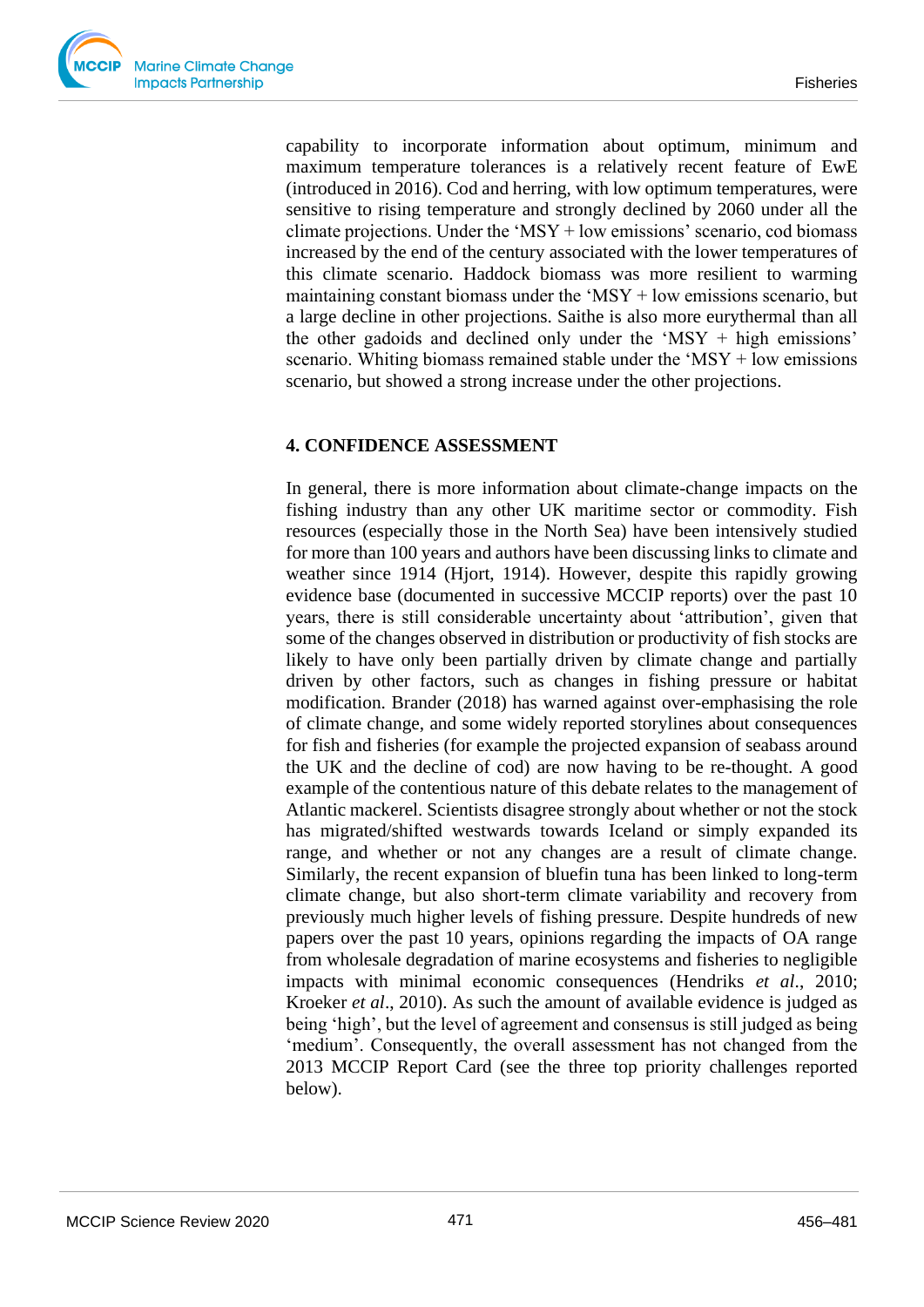

#### **What is already happening?**



Similarly, with regard to understanding what might happen in the future, the evidence-base has strengthened significantly. Many new modelling studies have appeared in recent years, and these have considered not only the likely impacts on fish and shellfish species, but also consequences for individual fishing fleets and local economies. However, these studies are heavily constrained by the available information coming from downscaled biogeochemical models, and in particular assumptions about the future trajectory of primary production around the UK. Completely contradictory outputs have been obtained from lower food-web models, and this has resulted in contradictory projections for fishery yield and fish distribution. In addition, different biological models have yielded very different projected outputs for the same species (see Jones *et al*., 2015), and so an approach that is gaining ground is to use an 'ensemble' of different models, in the hope that robust projections of responses will emerge overall.

With regard to OA, the validity of assumptions contained within recent modelling studies (for example Fernandes *et al*., 2017; Narita and Rehdanz, 2017; Mangi *et al*., 2018) can be considered somewhat 'heroic', given the often contradictory responses yielded for closely related taxa in laboratory experiments. This being said, the various meta-analyses that have been completed by Kroeker *et al*. (2013), Hendriks *et al*. (2010) and Kroeker *et al*. (2010) have all indicated that crustaceans (crabs, lobsters and shrimps) are more robust to simulated pH changes than are molluscs (bivalves and gastropods). As a result, the level of confidence has not changed from that stated in the 2013 Annual Report Card, i.e. a medium amount of evidence and low consensus.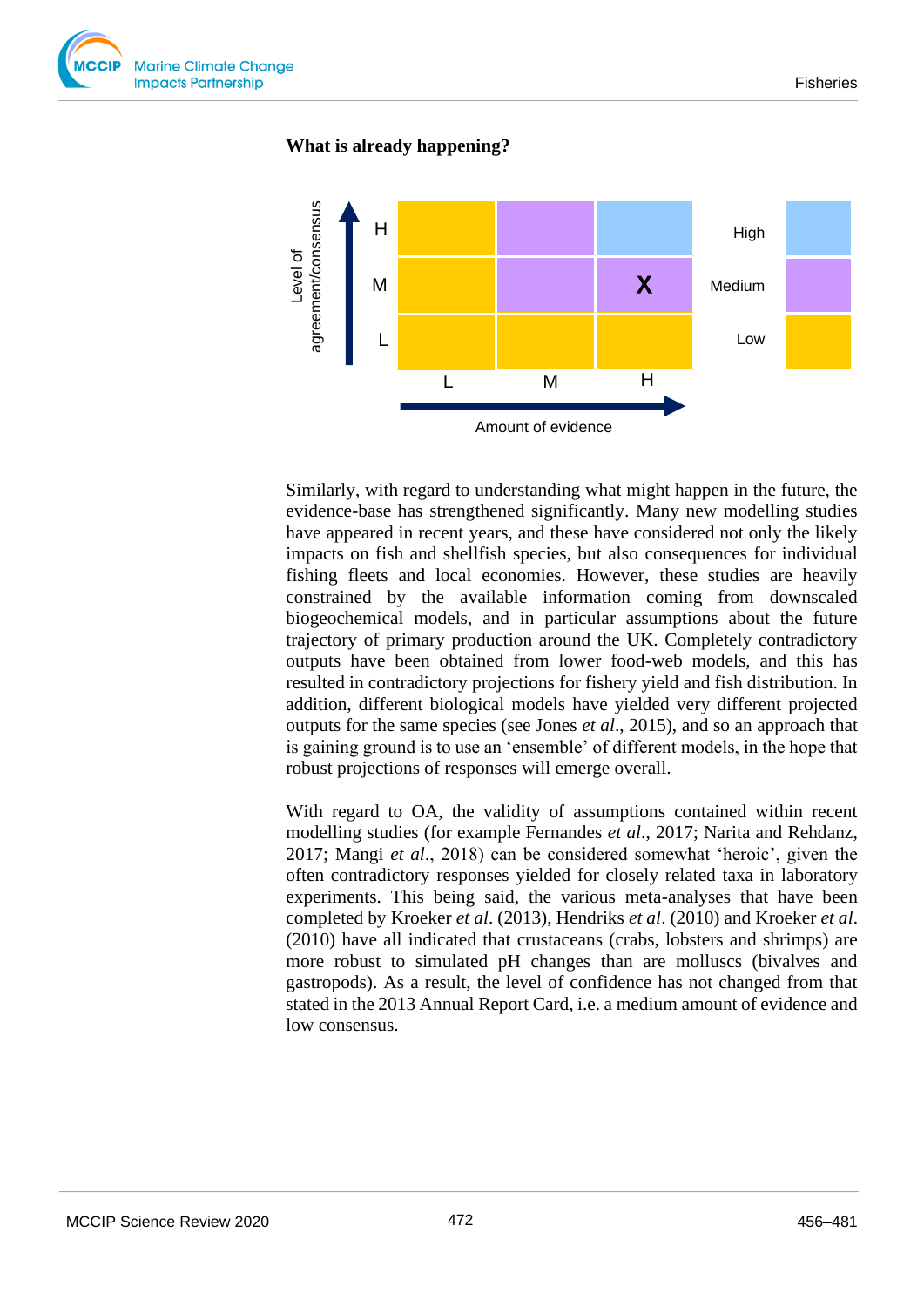

## **What could happen in the future?**



#### **5. KEY CHALLENGES AND EMERGING ISSUES**

#### **Key challenges**

The three top priority challenges which need to be addressed to provide better advice to fisheries stakeholders, can be summarised as: (1) attribution, (2) understanding storminess, and (3) devising suitable adaptation options.

As stated above, it can be incredibly difficult to attribute with any confidence an observed change in the distribution or productivity of fish species to longterm climate change, especially when many other drivers are known to influence populations (e.g. fishing pressure, habitat modification, short-term climate variability etc.) and therefore dependent fisheries. Several widely reported stories, such as the westward expansion of mackerel in recent years, and the slow recovery of cod stocks, are not 'clear-cut' and there are many competing explanations for the phenomena observed (sometimes not related to climate at all). Detection and attribution of climate change effects are critical if we are to devise appropriate adaptation actions going forward. In the context of fisheries management, a common approach (as enshrined in the UK National Adaptation Plan) has been to reduce other pressures such as overfishing, in order to build resilience in fish populations so that they are better able to cope with climate stresses in the foreseeable future. Fishing pressure and climate change interact, such that overfishing can cause fish populations to become more vulnerable to short-term natural climate variability (e.g. Ottersen *et al*., 2006) by making such populations less able to 'buffer' against the effects of the occasional poor year classes. Conversely, long-term climate change can make stocks more vulnerable to fishing, by reducing the overall productivity of the stock, such that the same level of fishing pressure might not be sustained, or stocks expected to recover to, levels observed in the past (Winter *et al*., 2019; Vert-pre *et al*., 2013).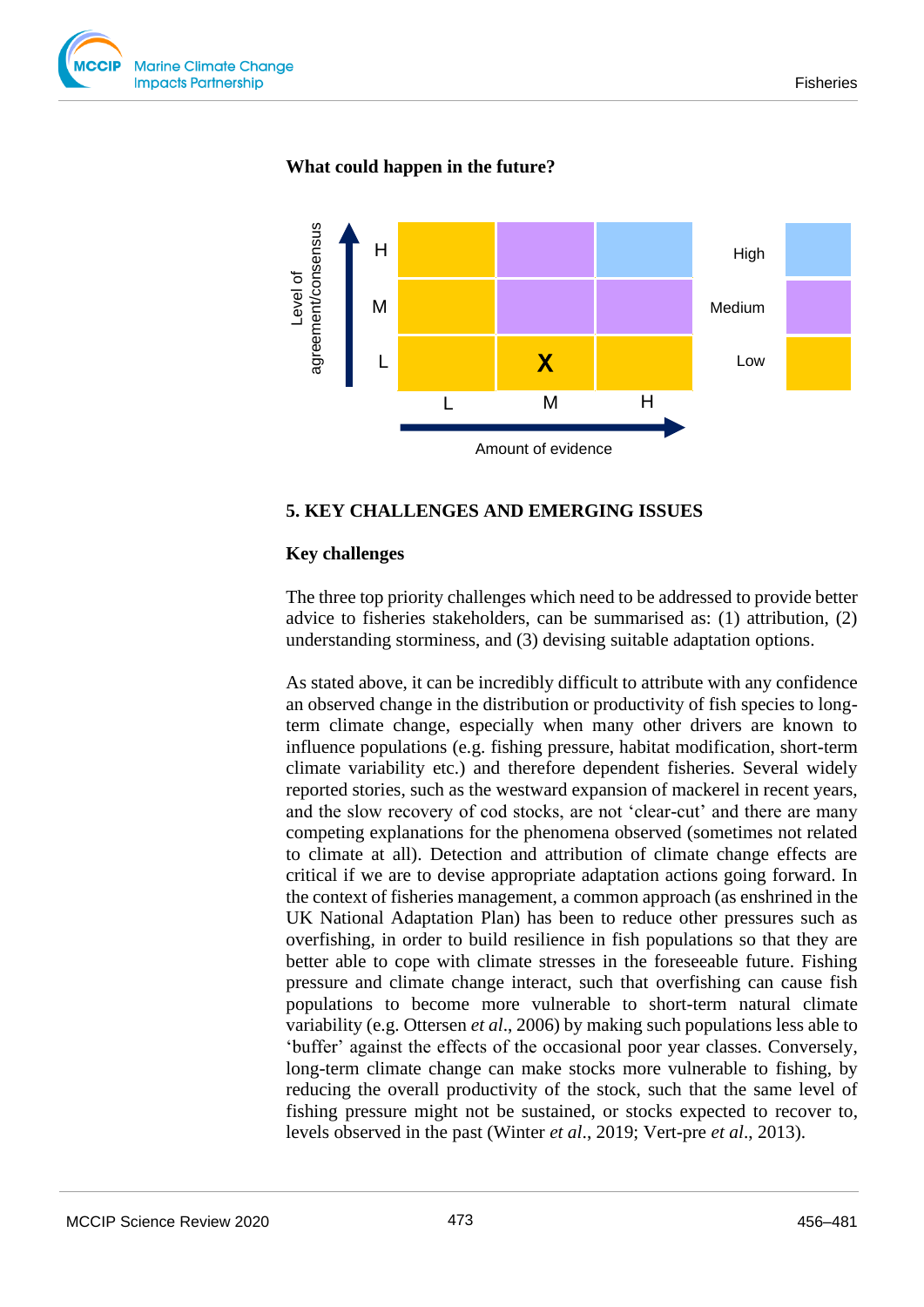Changing storminess poses a direct risk to fisheries: storms disrupt fishing effort and pose a physical danger to fishers, their vessels and gear, as well as to fishing communities and their infrastructure. Although ocean warming may alter the potential fish catch over the next 50 to 100 years, changing storminess has the potential to cause more-immediate and catastrophic impacts (Sainsbury *et al*., 2018). Fishing remains the most dangerous occupation in the UK: the fatal accident rate is 115 times higher than that in the general workforce and much of this is related to operating in poor weather conditions (Roberts *et al*., 2010). Uncertainty in projections of past and future storminess from global and regional climate models remains high as a result of widespread variation in analytical methods, poor historical observational data, and the challenge of distinguishing externally forced climate changes from natural internal climate variability. At present, confidence in the wind and storm projections from Global Climate Models (GCMs) and down-scaled Regional Climate Models (RCMs) is relatively low, with some models suggesting that north-west Europe will experience fewer (though more intense) storms in the future, whereas other models suggest an increase in storm frequency. Assessing the vulnerability of fisheries to changing storminess is essential for prioritising limited adaptation resources and informing adaptation strategies.

In a 2015 report published by Seafish (Garrett *et al.*, 2015), it was suggested,

"…*taking action to adapt to* [long term] *climate change is not presently a priority for the majority of industry contributors. Industry* [instead]*, highlight the effect of near term events – severe storms affecting ports in Fraserburgh and Peterhead and in the South West, stormy conditions affecting crew safety, flooding of processing units, changing distribution of species for example."*

Recent efforts have focussed on the storms that occurred during winter 2013– 14, which meteorologists from the UK Met Office have suggested was the stormiest period in the 66-year record, due to unprecedented cyclone intensity and frequency (Matthews *et al*., 2014). The UK fishing industry was severely disrupted with severe damage to fishing boats and harbour facilities, especially in Devon and Cornwall (Andrew, 2014). A preliminary analysis was carried out of fishery disruption in south-west England using satellitederived vessel monitoring data to characterise the relationship between weather variables (wave height, wind speed etc.) and behaviour of the fleet. Fishing effort was greatly curtailed when wind speed exceeded 10 m/second, and particularly so when winds exceeded 15 m/second (Cefas, unpublished data). Projections from climate modellers (e.g. Donat *et al*., 2011) suggest that the occurrence of extreme wind speeds in excess of 15 m/second will increase over the UK during the coming century and that therefore UK fisheries will likely face elevated levels of disruption in the future (see Sainsbury *et al*., 2018). Sainsbury *et al*. (2018) provided a 'research roadmap' to better understand the impact of changing storminess on global fisheries.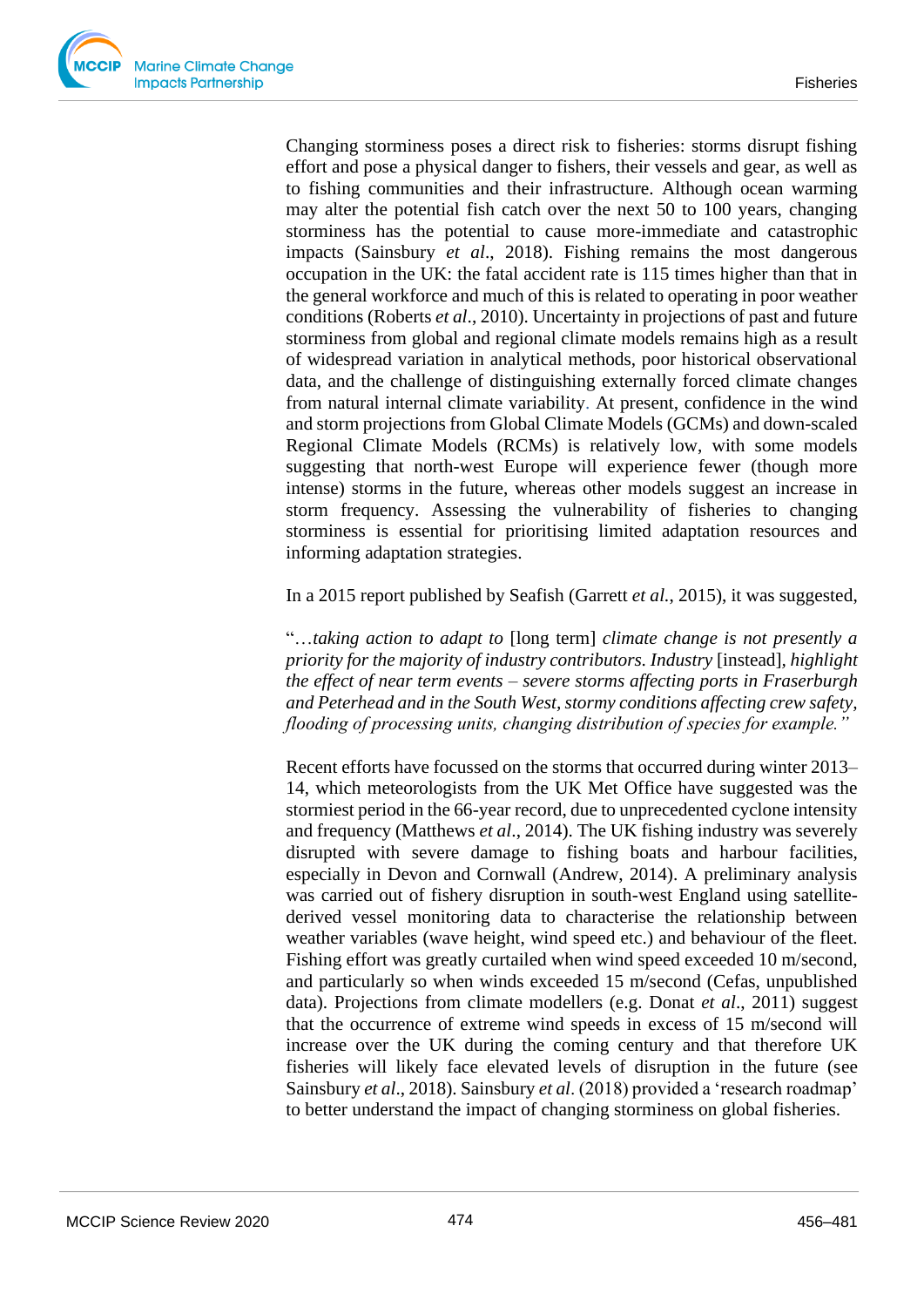Climate change is affecting marine and coastal ecosystems throughout the North Atlantic, including commercial, recreational and subsistence fisheries. Climate adaptation actions are taken to either avoid (or minimise) or take advantage of climate change impacts, either by decreasing vulnerability or increasing resilience. Devising appropriate adaptation actions for this sector has proven challenging, given that there may be barriers to successful adaptation, including market failures, information barriers, and policy barriers whereby quota restrictions or international jurisdictions limit the adaptability of fishing fleets. Traditional fisheries management tools, such as restrictions on allowable catch, landing size, seasonal closures, gear restrictions, marine protected areas, essential fish habitat protection, and protection of spawning aggregations, are and will remain necessary (see Grafton, 2010) but may not be sufficient on their own to sustain fisheries in the face of the combined onslaught of climatic and non-climatic stressors in the future. A wide diversity of adaptation measures has been tested, applied and advocated in the North Atlantic and these are reviewed in two reports from the United States (Gregg *et al*., 2016) and the UK (Defra, 2013). Importantly, developing suitable climate change adaptation strategies also requires an understanding of the adaptive capacities of fleets to cope with and adapt to future impacts. While the UK fishing industry in general is considered to have a relatively high adaptive capacity (Defra, 2013; Garrett *et al*., 2015), differences within and across different fleets, sectors, fisheries and regions regarding their abilities to adapt exist, but current understanding within a UK context is limited. Such information is however needed to identify what adaptation options would be most effective, and allow the development of actions that are able to consider and reflect the differing needs and challenges.

# **Emerging issues**

Marine recreational fishing is popular globally and benefits coastal economies and people's well‐being. For some species, it represents a large component of fish landings. Climate change is anticipated to affect recreational fishing in many ways, creating opportunities and challenges (Townhill *et al*., 2019). Rising temperatures are expected to impact the availability of fish to recreational fishers, through changes in recruitment, growth and survival. Shifts in distribution are also expected, affecting the location where target species can be caught. Climate change also threatens the safety or attractiveness of fishing. Opportunities may be reduced owing to rougher conditions, and costs may be incurred if gear is lost or damaged in bad weather (Townhill *et al*., 2019). However, not all effects are expected to be negative. Where weather conditions change favourably, participation rates could increase, and desirable species may become available in new areas. Drawing on examples from the UK and Australia, Townhill *et al*. (2019) synthesized existing knowledge to develop a conceptual model (Figure 3) of climate‐driven factors that could impact marine recreational fisheries, in terms of operations, participation and motivation.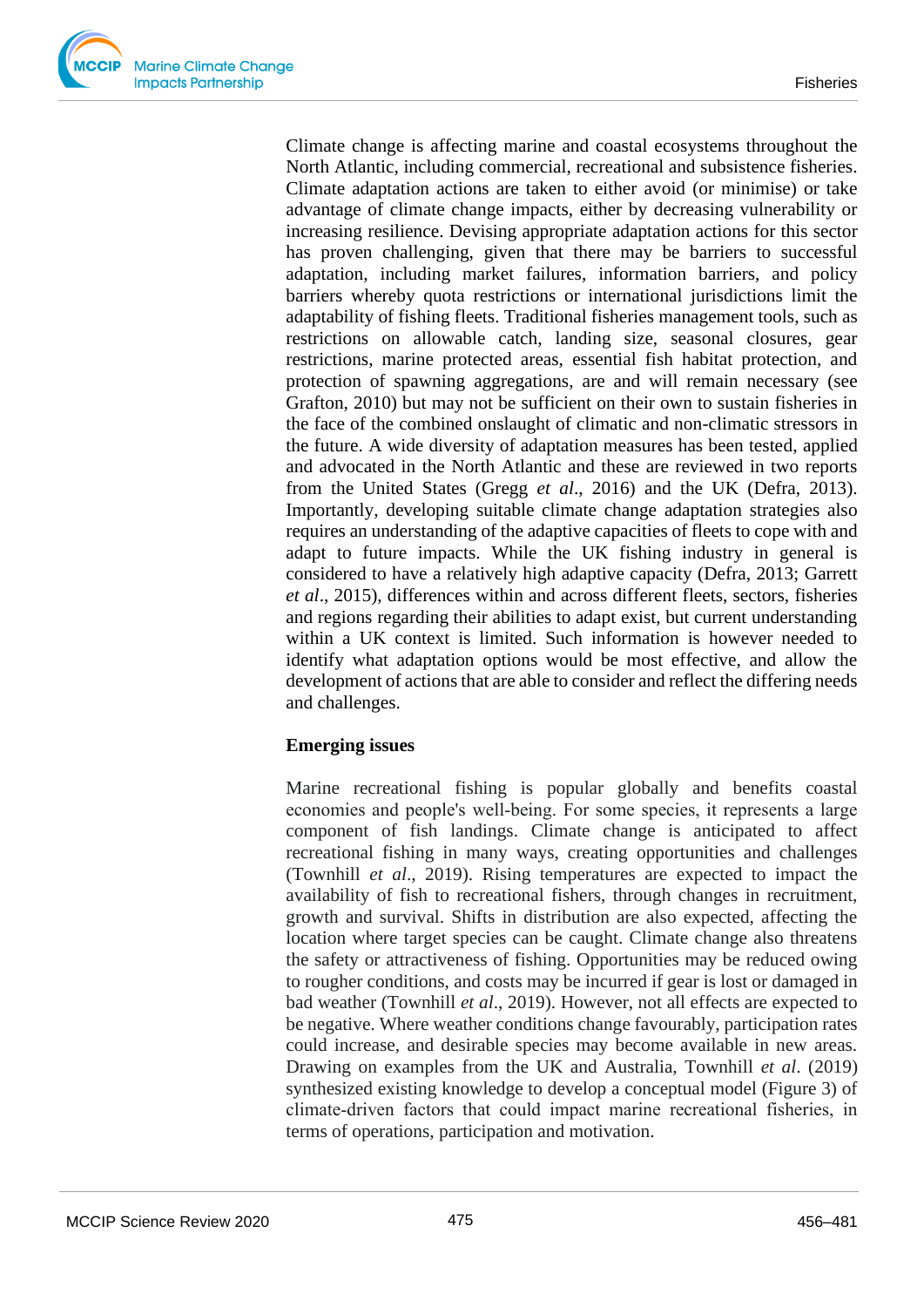

*Figure 3: The pathways by which each aspect of recreational fishing can be affected by climate change, from the climate drivers, to changes in natural resources, catches, fishing operations, costs and fisher behaviour. (Reproduced from Townhill* et al*.*, *2019.)*

The Defra *Economics of Climate Resilience* report in 2013 (Defra 2013) identified that fisheries management and quota arrangements can severely constrain the ability of fishers to adapt to climate change. Under the EU Common Fisheries Policy, Total Allowable Catches (TACs) are shared between EU member nations through pre-agreed 'relative stability' arrangements. These arrangements were based on the member state's catches during a historical reference period (1973 to 1978) and give each state a fixed percentage share of the total stock in perpetuity (Morin, 2000). Since the late 1970s, climate change has shifted the geographical distribution of many commercial species so that in many instances national shares no longer coincide with geographic proximity. To be truly 'adaptive' to distribution shifts would require adaptive management and governance structures that allow access and allocations to be based on updated information that reflects current, and future prevailing conditions, and places less emphasis on historical track record (Pinsky *et al*., 2018).

A particular focus in recent years has been on the concept of 'zonal attachment' (Hannesson, *et al*., 2013), i.e. the spatial distribution of the stock over time and over the various life-history stages in relation to EEZ boundaries. Future negotiations will depend on increased cooperation and collaboration between countries, but as seen in previous examples such as the 'mackerel wars' (Figure 1), considerable conflict among countries can arise. With the UK's imminent departure from the EU Common Fisheries Policy, together with continued shifts in species distributions, negotiations will probably be very difficult (Phillipson and Symes, 2018; Shepherd and Horwood, 2019). It seems likely that the intricacies of fish distribution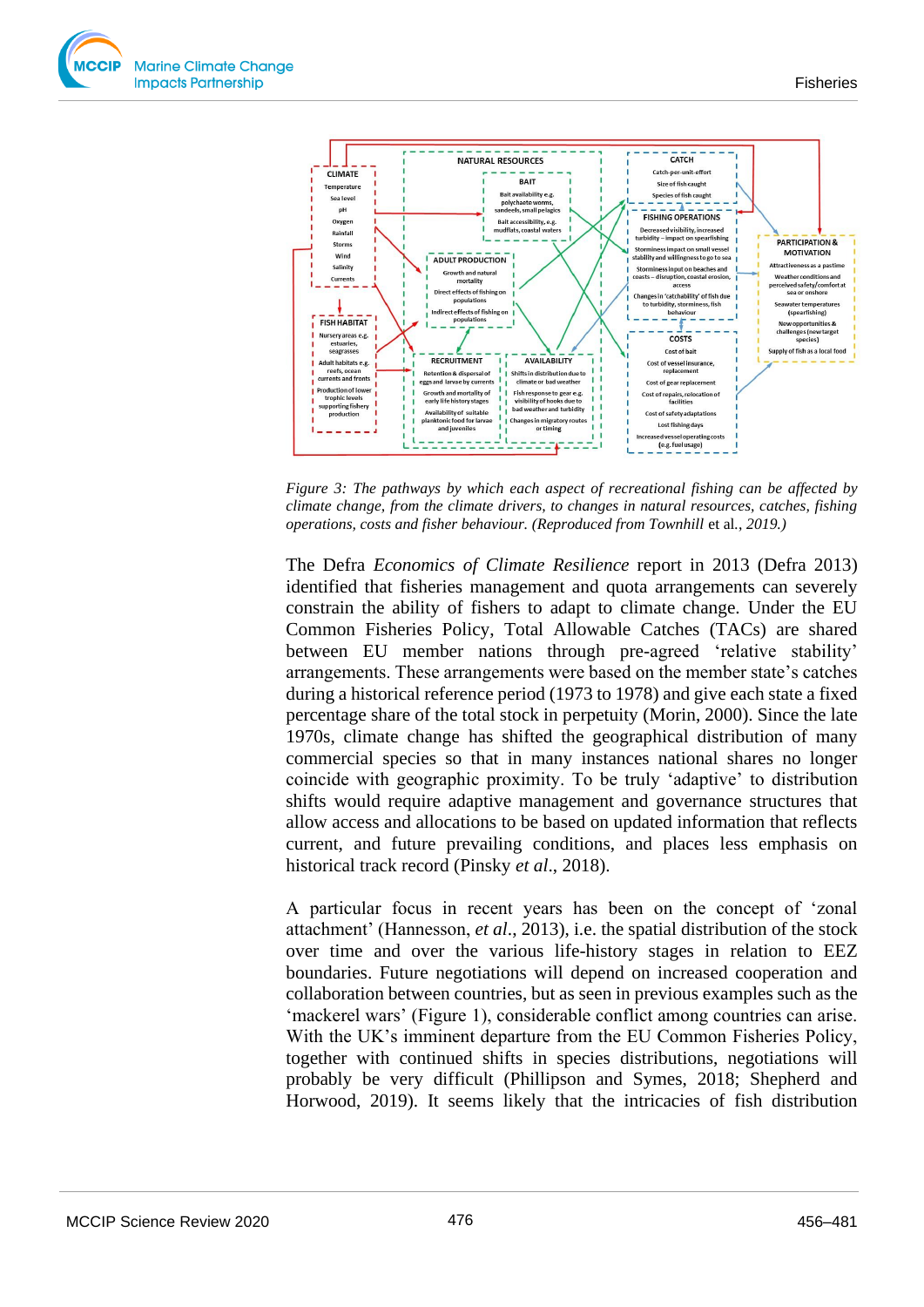patterns (past, present and future) will become a major issue for debate over the next few years.

The 'EU landing obligation' (discard ban) was introduced between 2015 and 2019 for all commercial fisheries species under TACs, or under minimum landing sizes. The obligation stipulates that once the least plentiful quota species in a mixed fishery is exhausted, the whole fishery must cease operation. Baudron and Fernandez (2015) have argued that many commercial fish stocks are beginning to recover under more-sustainable exploitation regimes, in some cases, also as a result of favourable climatic conditions. For example northern hake (*Merluccius merluccius*), a warm-water species, has recolonised the northern North Sea from which they had largely been absent for over 50 years (Baudron and Fernandes, 2015; Staby *et al*., 2018). These shifts in distribution, whether driven by climate change or not, have implications for the management of other stocks. Notably, if discards are banned under the 'EU landing obligation', the relatively low quota for hake in the region could be a limiting factor (a 'choke stock') that may potentially result in the premature closure of the entire demersal mixed fishery, jeopardizing livelihoods of commercial fishermen, especially in Scotland (Baudron and Fernandes, 2015). In addition, Cormon *et al*. (2016) have suggested that this shift in hake distribution could impact local food-webs, as hake are voracious predators.

#### **REFERENCES**

- Akimova, A., Núñez-Riboni, I., Kempf, A., Taylor, M.H. (2016) Spatially-resolved influence of temperature and salinity on stock and recruitment variability of commercially important fishes in the North Sea. *PLoS ONE*, **11**(9), e0161917, <https://doi.org/10.1371/journal.pone.0161917>
- Andrew, R. (2014) *Cumulative Impact of Severe Weather in Cornwall: Winter 2013 / 2014*. Cornwall Council, November 2014, 43pp, www.cornwall.gov.uk/media/10579670/ Cornwall-Storm-Impacts-update-19-Nov-2014-V1-3.pdf
- Astthorsson, O.S., Valdimarsson, H., Gudmundsdottir, A. and Oskarsson, G.J. (2012) Climate-related variations in the occurrence and distribution of mackerel (*Scomber scombrus*) in Icelandic waters. *ICES Journal of Marine Science*, **69**, 1289–1297.
- Baudron, A.R., and Fernandes, P.G. (2015) Adverse consequences of stock recovery: European hake, a new "choke" species under a discard ban? *Fish and Fisheries*, **16**, 563–575.
- Baudron, A.R., Needle, C.L., Rijnsdorp, A.D., Marshall, C.T. (2014) Warming temperatures and smaller body sizes: synchronous changes in growth of North Sea fishes. *Global Change Biology*, **20**, 1023–1031.
- Bennema, F.P. (2018) Long-term occurrence of Atlantic bluefin tuna *Thunnus thynnus* in the North Sea: Contributions of non-fishery data to population studies. *Fisheries Research*, **199**, 177–185.
- Blanchard, J. L., Jennings, S., Holmes, R., Harle, J., Merino, G., Allen, J. I., Holt, J., Dulvy, N. K. and Barange, M. (2012) Potential consequences of climate change for primary production and fish production in large marine ecosystems. *Philosophical Transactions of the Royal Society B: Biological Sciences*, **367**, 2979–2989.
- Brander, K.M. (2018) Climate change not to blame for cod population decline. *Nature Sustainability*, **1**, 262–264.
- Browman, H.I. (2016) Applying organized scepticism to ocean acidification research. *ICES Journal of Marine Science*, **73**, 529–536.
- Burdon, D., Callaway, R., Elliott, M. and Wither, A. (2014) Mass mortalities in bivalve populations: A review of the edible cockle *Cerastoderma edule* (L.). *Estuarine, Coastal and Shelf Science,* **150(B)**, 271–280.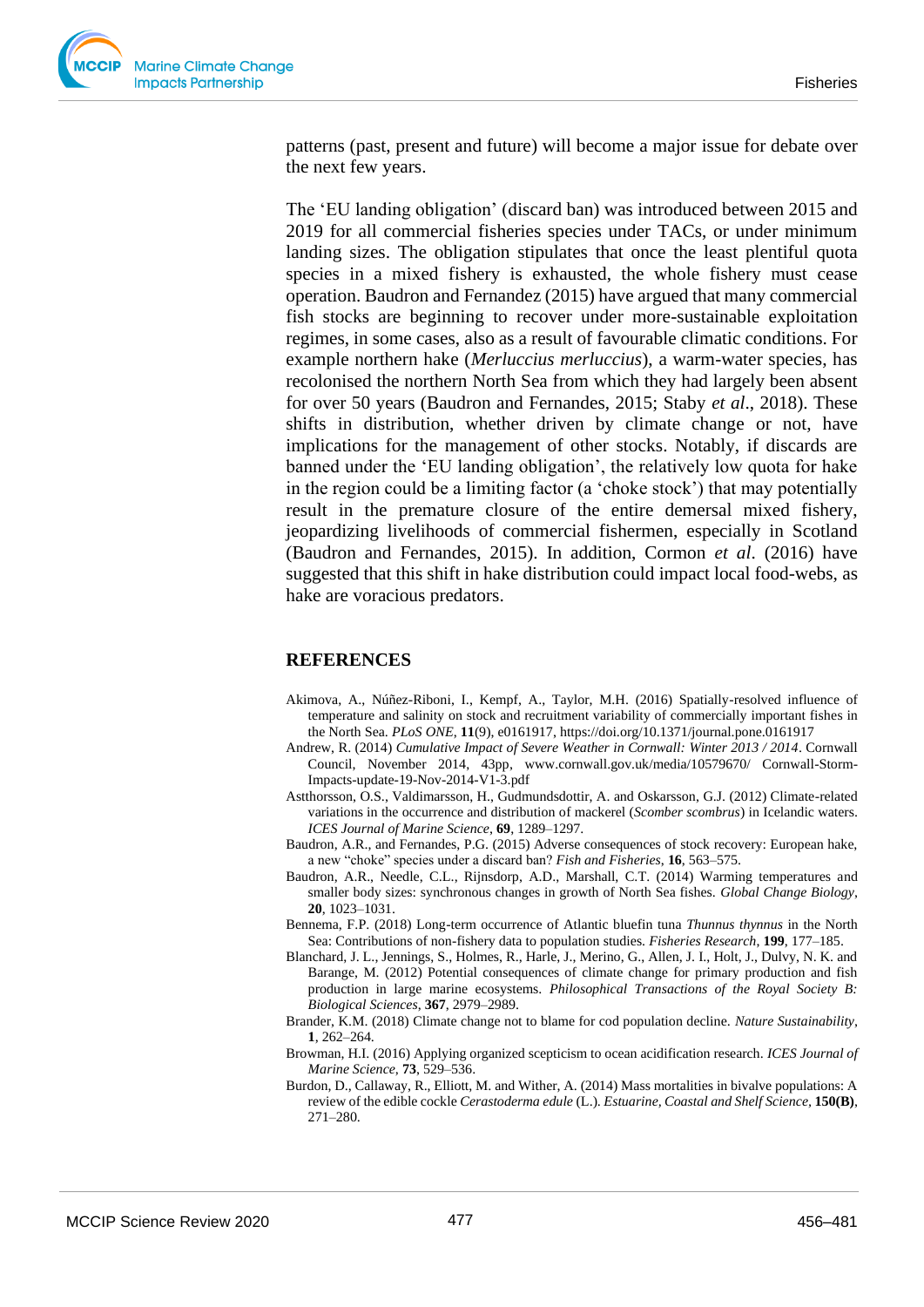- Capuzzo, E., Lynam, C.P., Barry, J., Stephens, D., Forster, R.J., Greenwood, N., McQuatters-Gollop, A., Silva, T., van Leeuwan, Engelhard, G.H. (2018) A decline in primary production in the North Sea over 25 years, associated with reductions in zooplankton abundance and fish stock recruitment. *Global Change Biology*, **24**, e352–e364.
- Cheung, W.W.L., Dunne, J., Sarmiento, J.L., and Pauly, D. (2011) Integrating ecophysiology and plankton dynamics into projected maximum fisheries catch potential under climate change in the Northeast Atlantic. *ICES Journal of Marine Science*, **68**, 1008–1018.
- Cheung, W. W. L., Sarmiento, J. L., Dunne, J., Frölicher, L., Lam, V. W. Y., Palomares, M. L. D., Watson, R. and Pauly, D. (2013) Shrinking of fishes exacerbates impacts of global ocean changes on marine ecosystems. *Nature Climate Change*, **3**, 254–258.
- Colt, S.G. and Knapp, G.P. (2016) Economic effects of an ocean acidification catastrophe. *The American Economic Review*, **106**, 615–619.
- Cormon, X., Kempf, A., Vermard, Y., Vinther, M. and Marchal, P. (2016[\) Emergence of a new predator](http://orbit.dtu.dk/en/publications/emergence-of-a-new-predator-in-the-north-sea-evaluation-of-potential-trophic-impacts-focused-on-hake-saithe-and-norway-pout(8bde8f72-9f97-47e5-9fce-6edf99fb909c).html)  [in the North Sea: evaluation of potential trophic impacts focused on hake, saithe, and Norway pout.](http://orbit.dtu.dk/en/publications/emergence-of-a-new-predator-in-the-north-sea-evaluation-of-potential-trophic-impacts-focused-on-hake-saithe-and-norway-pout(8bde8f72-9f97-47e5-9fce-6edf99fb909c).html) *ICES Journal of Marine Science*, **73**, 1370–1381.
- Defra (2013) *Economics of Climate Resilience: Natural Environment Theme: Sea fish*. Department for Environment, Food and Rural Affairs (Defra), London, UK, 99 pp.
- Diaz, R.J. and Rosenberg, R. (2008) Spreading dead zones and consequences for marine ecosystems. *Science*, **321**, 926–929.
- Donat, M.G., Leckebusch, G.C., Wild, S., Ulbrich, U. (2011) Future changes in European winter storm losses and extreme wind speeds inferred from GCM and RCM multi-model simulations. *Natural Hazards and Earth System Science*, **11**, 1351–1370.
- Doubleday, Z.A., Prowse, T.A.A., Arkhipkin, A., Pierce, G.J., Semmens, J., Steer, M., Leporati, S.C., Lourenço, S., Quetglas, A., Sauer, W. and Gillanders, B. M. (2016) Global proliferation of cephalopods. *Current Biology*, **26**, R406–R407.
- Drinkwater, K. F. (2005) The response of Atlantic cod (*Gadus morhua*) to future climate change. *ICES Journal of Marine Science*, **62**, 1327–1337.
- Dulvy, N.K., Rogers, S.I., Jennings, S., Stelzenmüller, V., Dye, S.R. and Skjoldal, H.R. (2008) Climate change and deepening of the North Sea fish assemblage: a biotic indicator of warming seas. *Journal of Applied Ecology*, **45**, 1029–1039.
- Engelhard, G.H., Pinnegar, J.K., Kell, L.T. and Rijnsdorp, A.D. (2011) Nine decades of North Sea sole and plaice distribution. *ICES Journal of Marine Science*, **68**, 1090–1104.
- Engelhard, G.H., Righton, D.A. and Pinnegar, J.K. (2014) Climate change and fishing: a century of shifting distribution in North Sea cod. *Global Change Biology*, **20**, 2473–2483, doi:10.1111/gcb.12513
- Estrella-Martinez, J., Schöne, B.R., Thurstan, R.H., Capuzzo, E., Scourse, J.D., Butler, P.G. (2019) Reconstruction of Atlantic herring (*Clupea harengus*) recruitment in the North Sea for the past 455 years based on the δ13C from annual shell increments of the ocean quahog (*Arctica islandica*). *Fish and Fisheries*, doi: 10.1111/faf.12362
- Faillettaz, R., Beaugrand, G., Goberville, E. and Kirby, R.R. (2019) Atlantic Multidecadal Oscillations drive the basin-scale distribution of Atlantic bluefin tuna. *Science Advances*, **5**(1), eaar6993, doi:10.1126/sciadv.aar6993
- Fernandes, J.A., Papathanasopoulou, E., Hattam, C., Queirós, A.M., Cheung, W.W.L., Yool, A., Pope, E.C., Flynn, K.J., Merino, G., Calosi, P., Beumont, N., Austen, M.C., Widdicombe, S. and Barange, M. (2017) Estimating the ecological, economic and social impacts of ocean acidification and warming on UK fisheries. *Fish and Fisheries*, **18,** 389–444.
- Fincham, J.I., Rijnsdorp, A.D. and Engelhard, G.H. (2013) Shifts in the timing of spawning in sole linked to warming sea temperatures. *Journal of Sea Research*, **75**, 69–76.
- Franke, A. and Clemmesen, C. 2011. Effect of ocean acidification on early life stages of Atlantic herring (*Clupea harengus* L.). *Biogeosciences*, **8**, 3697–3707.
- Free, C.M., Thorson, J.T., Pinsky, M.L., Oken, K.L., Wiedenmann, J. and Jensen, O.P. (2019) Impacts of historical warming on marine fisheries production. *Science*, **363**, 979–983.
- Frölicher, T.L. and Laufkötter, C. (2018) Emerging risks from marine heat waves. *Nature Communications*, **9**(650), doi:10.1038/s41467-018-03163-6
- Frölicher, T.L., Fischer, E.M., Gruber, N. (2018) Marine heatwaves under global warming. *Nature*, **560**, 360–364.
- Frommel, A.Y., Maneja, R., Lowe, D., Malzahn, A.M., Geffen, A.J., Folkvord, A. *et al*. (2012) Severe tissue damage in Atlantic cod larvae under increasing ocean acidification. *Nature Climate Change*, **21**, 42–46.
- Garrett, A., Buckley, P. and Brown, S. (2015) *Understanding and Responding to Climate Change in the UK Seafood Industry: Climate change risk adaptation for wild capture seafood*. A Seafish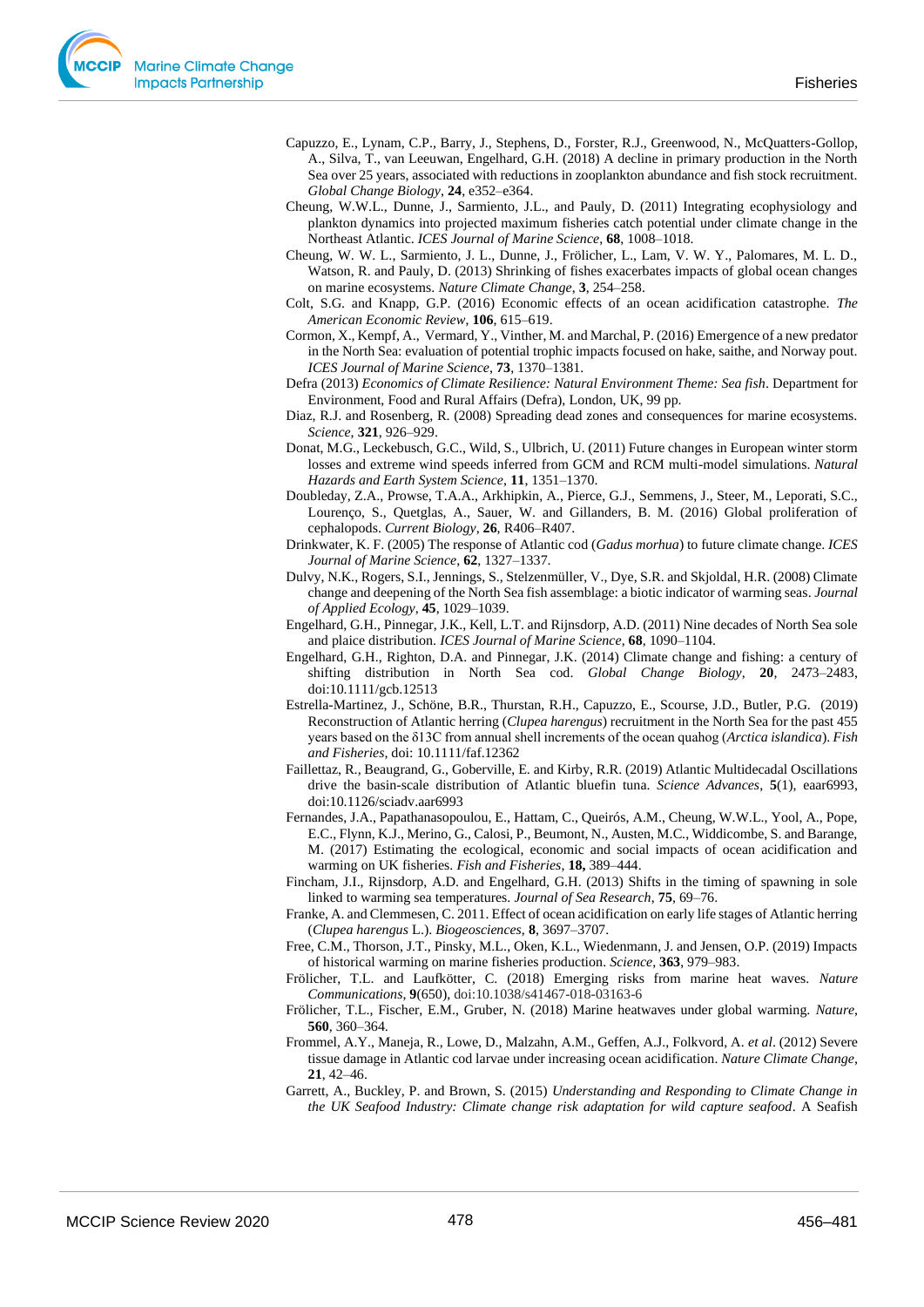report to the UK Government under the Climate Change Adaptation Reporting Power, Seafish, Edinburgh, 104 pp.

- Genner, M.J., Halliday, N.C., Simpson, S.D., Southward, A. J., Hawkins, S.J. and Sims, D.W. (2010) Temperature-driven phenological changes within a marine larval fish assemblage. *Journal of Plankton Research*, **32**, 699–708.
- González-Irusta, J.M. and Wright, P.J. (2016) Spawning grounds of Atlantic cod (*Gadus morhua*) in the North Sea, *ICES Journal of Marine Science*, **73**, 304–315.
- Grafton, R.Q. (2010) Adaptation to climate change in marine capture fisheries. *Marine Policy*, **34**(3), 606–615.
- Gregg, R.M., Score, A., Pietri, D. and Hansen, L. (2016) *The State of Climate Adaptation in US marine Fisheries Management*. EcoAdapt, Bainbridge Island, WA, USA, 110 pp. http://www.cakex.org/sites/default/files/documents/EcoAdapt\_MarineFisheriesAdaptation\_Augus t%202016\_1.pdf
- Greve, W., Prinage, W.S., Zidowitz, H., Nast, J. and Reiners, F. (2005) On the phenology of North Sea ichthyoplankton. *ICES Journal of Marine Science*, **62**, 1216–1223.
- Hannesson, R. (2013) Zonal attachment of fish stocks and management cooperation. *Fisheries Research*, **140**, 149–154.
- Hastie, L., Pierce, G., Pita, C., Viana, M., Smith, J. and Wangvoralak, S. (2009) *Squid Fishing in UK Waters*. A Report to SEAFISH Industry Authority. School of Biological Sciences, University of Aberdeen.
- Hazeleger, W., Wouters, B., van Oldenborgh, G. J., Corti, S., Palmer, T., Smith, D., Dunstone, N., Kröger, J., Pohlmann, H. and von Storch, J.-S. (2013) Predicting multiyear North Atlantic Ocean variability. *Journal of Geophysical Research – Oceans*, **118**, 1087–1098.
- Hendriks, I.E., Duarte, C.M. and Alvarez, M. (2010) Vulnerability of marine biodiversity to ocean acidification: a meta-analysis. *Estuarine and Coastal Shelf Science*, **86**, 157–164.
- Hjort, J. (1914) Fluctuations in the great fisheries of Northern Europe viewed in the light of biological research. *Rapports et procès-verbaux des réunions / Conseil permanent international pour l'exploration de la mer*, **20**, 1–228.
- Hobday, A.J., Alexander, L.V., Perkins, S.E., Smale, D.A., Straub, S.C., Oliver, E.C.J., Benthuysen, J.A., Burrows, M.T., Donat, M.G., Feng, M., Holbrook, N.J., Moore, P.J., Scannell, H.A., Gupter, A.S. and Wernberg, T. (2016) A hierarchical approach to defining marine heatwaves. *Progress in Oceanography*, **141**, 227–238.
- Hughes, K.M., Dransfeld, L. and Johnson, M.P. (2014) Changes in the spatial distribution of spawning activity by north-east Atlantic mackerel in warming seas: 1977–2010. *Marine Biology*, **161**, 2563– 2576.
- Hughes, K.M., Dransfeld, L. and Johnson, M.P. (2015) Climate and stock influences on the spread and locations of catches in the northeast Atlantic mackerel fishery. *Fisheries Oceanography*, **24**, 540– 552.
- Hunter, A., Speirs, D.C. and Heath, M.R. (2016) Investigating trends in the growth of five demersal fish species from the Firth of Clyde and the wider western shelf of Scotland. *Fisheries Research*, **177**,71–81.
- Hurst, T.P. (2007) Causes and consequences of winter mortality in fishes. *Journal of Fish Biology*, **71**, 315–345.
- ICES (2013) *Report of the Ad Hoc Group on the Distribution and Migration of Northeast Atlantic Mackerel (AGDMM), 30-31 August 2011 and 29-31 May 2012*, ICES Headquarters, Copenhagen. ICES CM 2013/ACOM:58, 211 pp.
- ICES (2017) *Report of the Working Group on Fish Distribution Shifts (WKFISHDISH), 22–25 November 2016*. ICES HQ, Copenhagen, Denmark. ICES CM 2016/ACOM: 55, 197 pp.
- ICES (2018) *Interim Report of the Working Group on Seasonal to Decadal Prediction of Marine Ecosystems (WGS2D), 27-31 August 2018*. ICES HQ, Copenhagen, Denmark. ICES CM 2018/EPDSG:22, 42 pp.
- Jones, M.C., Dye, S.R., Pinnegar, J.K., Warren, R. and Cheung, W.W.L. (2015) Using scenarios to project the changing profitability of fisheries under climate change. *Fish and Fisheries*, **16**, 603– 622.
- Kroeker, K.J., Kordas, R.L., Crim, R.N. and Singh, G.G. (2010) Meta-analysis reveals negative yet variable effects of ocean acidification on marine organisms. *Ecology Letters*, **13**, 1419–1434.
- Kroeker, K.J., Kordas, R.L., Crim, R., Hendriks, I.E., Ramajo, L., Singh, G.S., Duarte, C.M. and Gattuso, J.P. (2013) Impacts of ocean acidification on marine organisms: quantifying sensitivities and interaction with warming. *Global Change Biology*, **19**, 1884–1896.
- MacKenzie, B.R., Payne, M.R., Boje, J., Høyer, J.L. and Siegstad, H. (2014) A cascade of warming impacts brings bluefin tuna to Greenland waters. *Global Change Biology*, **20**, 2484–2491.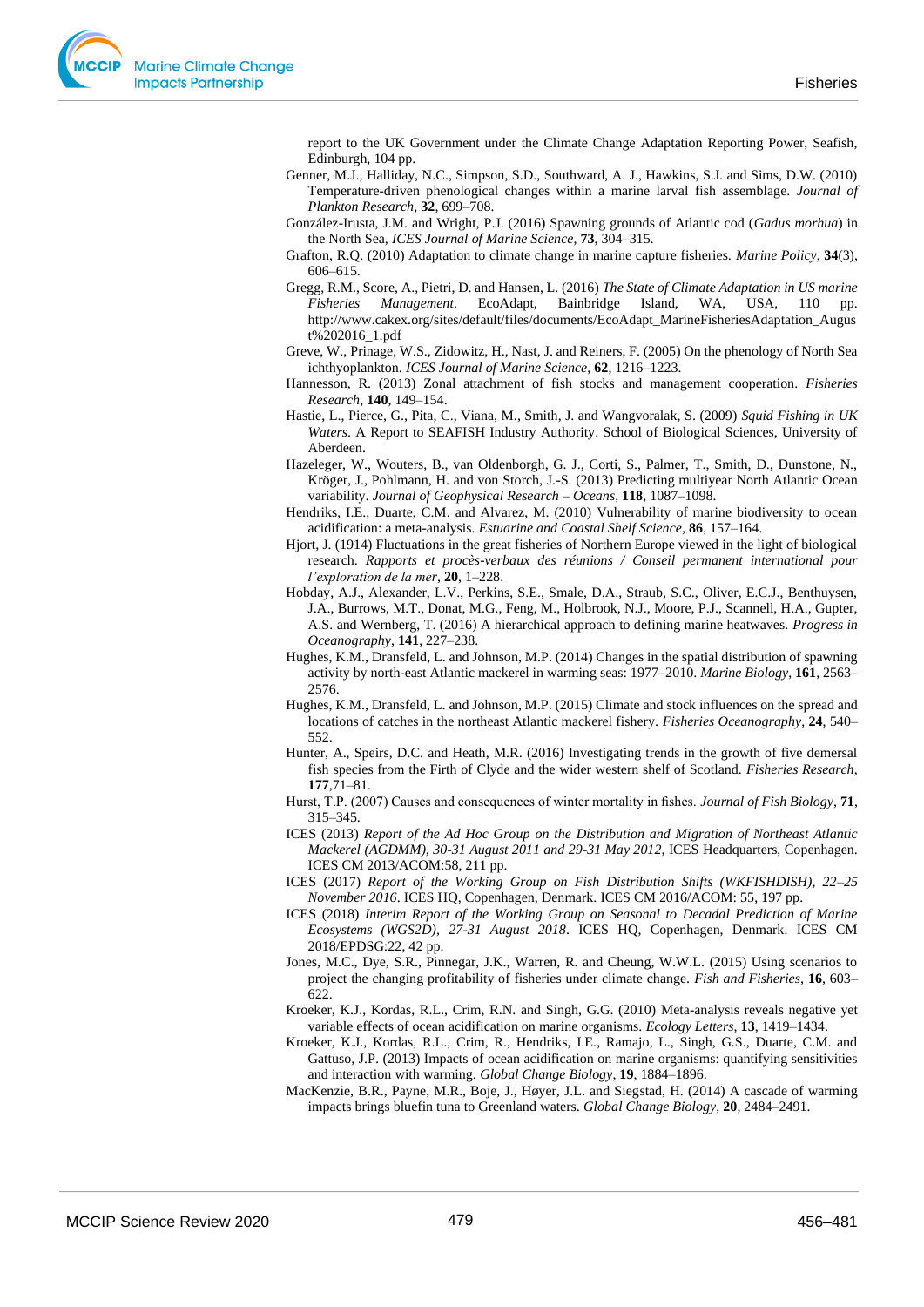- Mangi, S.C., Lee, J., Pinnegar, J.K., Law, R.J., Tyllianakis, E. and Birchenough, S.N.R. (2018) The economic impacts of ocean acidification on shellfish fisheries and aquaculture in the United Kingdom. *Environmental Science and Policy*, **86,** 95–105.
- Matei, D., Pohlmann, H., Jungclaus, J., Müller, W., Haak, H. and Marotzke, J. (2012) Two tales of initializing decadal climate prediction experiments with the ECHAM5/MPI-OM model. *Journal of Climate*, **25**, 8502–8523.
- Matthews ,T,. Murphy, C., Wilby, R.L. and Harrigan, S. (2014) Stormiest winter on record for Ireland and UK. *Nature Climate Change*, **4**, 738–740.
- McQueen, K. and Marshall, C.T. (2017) Shifts in spawning phenology of cod linked to rising sea temperatures. *ICES Journal of Marine Science*, **74**, 1561–1573.
- MMO (2018) *UK Sea Fisheries Statistics 2018*. Marine Management Organisation (MMO), Newcastle upon Tyne, UK, 156 pp.
- Moyes, F. and Magurran, A.E. (2019) Change in the dominance structure of two marine-fish assemblages over three decades. *Journal of Fish Biology*, **94**, 96–102.
- Montero-Serra, I., Edwards, M. and Genner, M.J. (2015) Warming shelf seas drive the subtropicalization of European pelagic fish communities. *Global Change Biology*, **21**, 144–153.
- Neuheimer, A.B., MacKenzie, B.R. and Payne, M.R. (2018) Temperature-dependent adaptation allows fish to meet their food across their species' range. *Science Advances*, **4** (7), eaar4349, doi: 10.1126/sciadv.aar4349
- Oesterwind, D. Bobowski, B.T.C., Brunsch, A., Lapikhovsky, V., van Hal, R., Sell, A.F. and Pierce, G.J.(in press) First evidence of a new spawning stock of *Illex coindetii* in the North Sea (NE-Atlantic). *Fisheries Research,* **221:** doi.org/10.1016/j.fishres.2019.105384
- Olafsdottir, A.H., Utne, K.R., Jacobsen, J.A., Jansen, T., Óskarsson, G.J., Elvarsson, B.Þ., Broms, C. and Slotte, A. (2019) Geographical expansion of Northeast Atlantic mackerel (*Scomber scombrus*) in the Nordic Seas from 2007 to 2016 was primarily driven by stock size and constrained by low temperatures. *Deep Sea Research Part II: Topical Studies in Oceanography*, **159**, 152–168.
- Oliver, E.C.J., Donat, M.G., Burrows, M.T., Moore, P.J., Smale, D.A., Alexander, L.V., Benthuysen, J.A., Feng, M., Gupta, A.S., Hobday, A.J., Holbrook, N.J., Perkins-Kirkpatrick, S.E., Scannell, H.A., Straub, S.C. and Wernberg, T.(2018) Longer and more frequent marine heatwaves over the past century. *Nature Communications*, **9**, 1324, doi: 10.1038/s41467-018-03732-9
- Ottersen, G., Hjermann, D.Ø. and Stenseth, N.C. (2006) Changes in spawning stock structure strengthen the link between climate and recruitment in a heavily fished cod (*Gadus morhua*) stock. *Fisheries Oceanography*, **15**, 230–243.
- Peck, M. and Pinnegar, J.K. (2018) Chapter 5: Climate change impacts, vulnerabilities and adaptations: North Atlantic and Atlantic Arctic marine fisheries. In *Impacts of Climate Change on Fisheries and Aquaculture: Synthesis of current knowledge, adaptation and mitigation options*. FAO Fisheries and Aquaculture Technical Paper No. 627. FAO, Rome, pp. 87–111.
- Narita, D. and Rehdanz, K. (2017) Economic impact of ocean acidification on shellfish production in Europe. *Journal of Environmental Planning and Management*, **60**, 500–518.
- Perry, A.L., Low, P.J., Ellis, J.R. and Reynolds, J.D. (2005) Climate change and distribution shifts in marine fishes. *Science*, **308**, 1912–1915.
- Phillipson, J. and Symes, D. (2018) 'A sea of troubles': Brexit and the fisheries question. *Marine Policy*, **90**, 168–173,<https://doi.org/10.1016/j.marpol.2017.12.016>
- Pimentel, M.S., Faleiro, F., Margues, T., Bispo, R., Dionísio, G., Faria, A.M., Machado, J. *et al.* (2016) Foraging behaviour, swimming performance and malformations of early stages of commercially important fishes under ocean acidification and warming. *Climatic Change*, **137**(3–4), 495–509.
- Pinnegar, J.K., Garrett, A., Simpson, S.D., Engelhard, G.H. and van der Kooij, J. (2017) Fisheries. *MCCIP Science Review 2017*, doi: 10.14465/2017.arc10.007-fis
- Pinsky, M. L., Reygondeau, G., Caddell, R., Palacios-Abrantes, J., Spijkers, J. and Cheung, W.W.L. (2018) Preparing ocean governance for species on the move. *Science*, **360**, 1189–1191, 10.1126/science.aat2360
- Queste, B.Y., Fernand, L., Jickells, T.D. and Heywood, K. J. (2012) Spatial extent and historical context of North Sea oxygen depletion in August 2010. *Biogeochemistry*, **113**, 53–68.
- Ramajo, L., Pérez-León, E., Hendriks, I.E., Marbà, N., Krause-Jensen, D., Sejr, M.K., Blicher, M.E., Lagos, N.A., Olsen, Y.S. and Duarte, C.M. (2016). Food supply confers calcifiers resistance to ocean acidification. *Scientific Reports*, **6**, 19374[, http://dx.doi.org/10.038/srep19374](http://dx.doi.org/10.038/srep19374)
- Roberts, S.E., Jaremin, B., and Marlow, P.B. (2010) Human and Fishing Vessel Losses in Sea Accidents in the UK Fishing Industry from 1948 to 2008. *International Maritime Health*, **62**(3), 143–53.
- Rutterford, L.A., Simpson, S.D., Jennings, S., Johnson, M.P., Blanchard, J.L., Schön, P.-J., Sims, D.W., Tinker, J.Y. and Genner, M.J. (2015) Future fish distributions constrained by depth in warming seas. *Nature Climate Change*, **5**, 569–573.